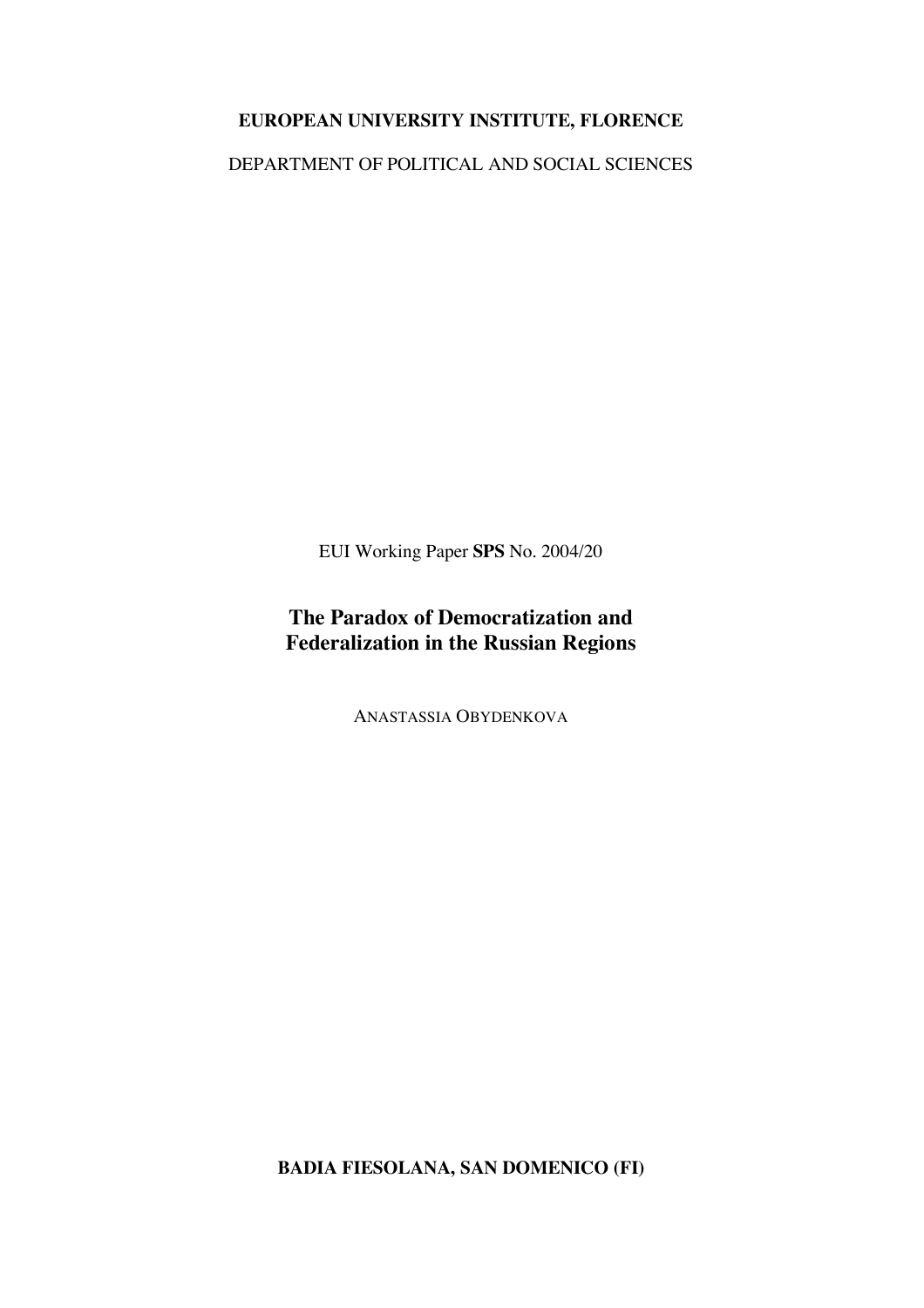All rights reserved. No part of this paper may be reproduced in any form without permission of the author(s).

> © 2004 Anastassia Obydenkova Published in Italy in December 2004 European University Institute Badia Fiesolana I – 50016 San Domenico (FI) Italy www.iue.it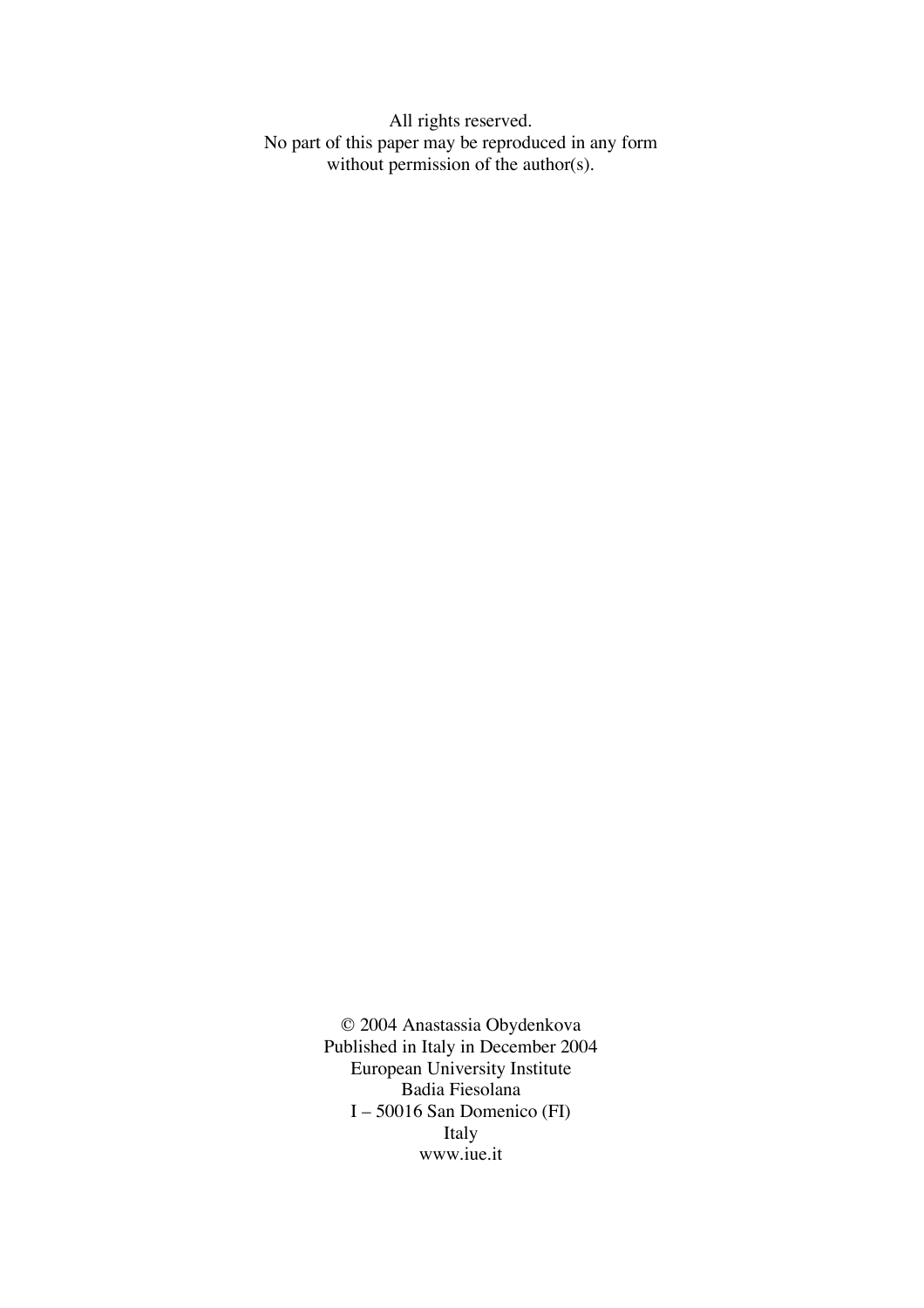# **The Paradox of Democratization and Federalization in the Russian Regions**

**Anastassia Obydenkova is a Ph.D. Researcher at the Department of Political and Social Science of the European University Institute, Badia Fiesolana, 50016 San Domenico di Fiesole, Florence, Italy. E-mail: aobydenk@iue.it**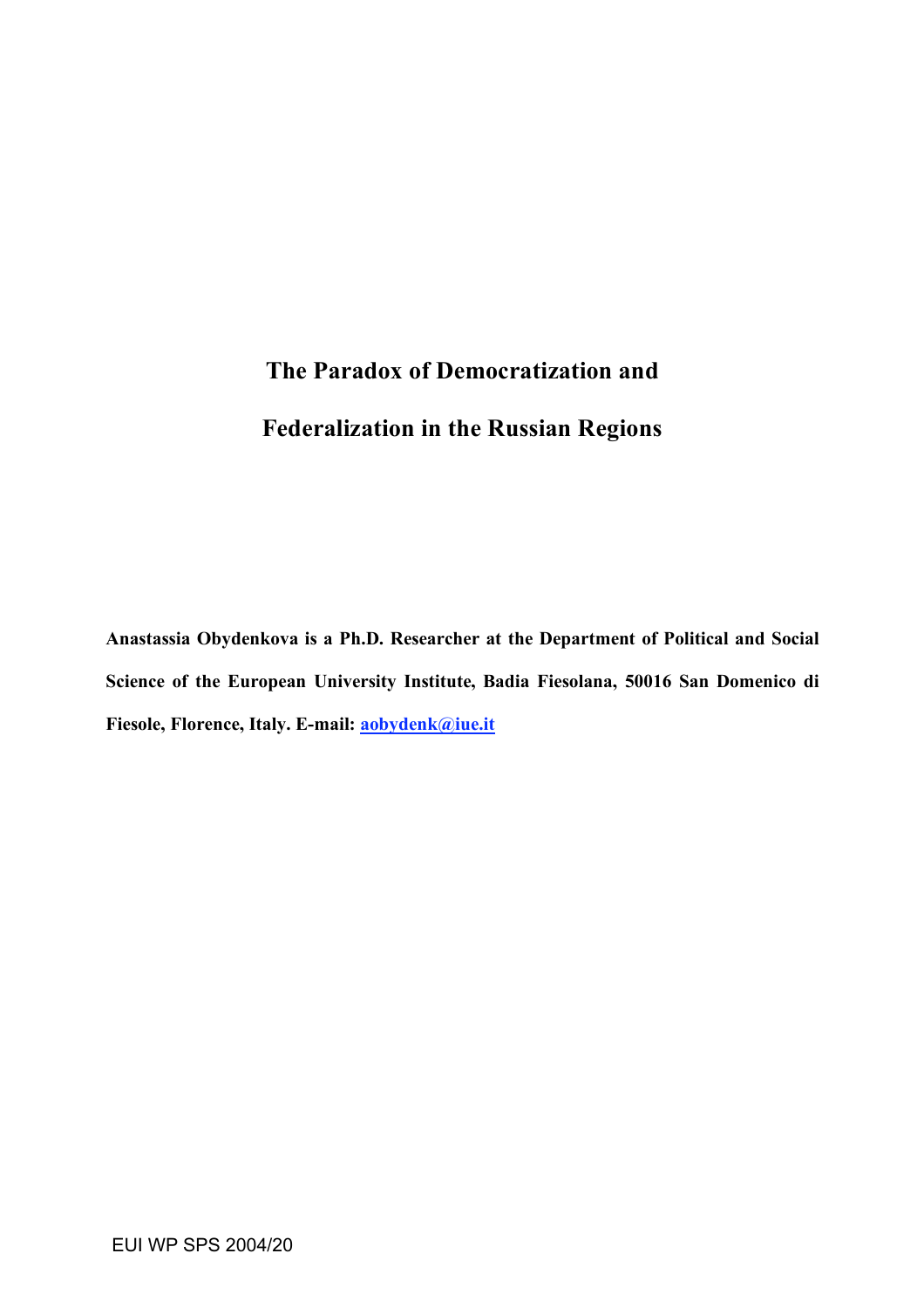# **Contents**

# **Introduction**

**I. "Federalization" process in Russia:**

# **Establishment of asymmetrical federal arrangement**

*Contextual analysis*

- *1. Geopolitical Conditions*
- **2.** *Ethno-demographic factors*
- **3.** *Economic factors*

*Dependent Variables: Federal Status*

**II. "Democratization" process: regime transition in the Russian regions.**

# **Press Freedom as a Necessary Prerequisite and Element of Democracy**

**III. Conclusion**

# **Bibliography**

# *Tables* **and** *Graphs*

*Table 1:* Correlation of "contextual" variables and federal arrangement

*Table 2*: Regression analysis with federal status of the CUs as dependent variable and economy rank, population, size, external border, ethnicity as determinants

*Table 3:* Correlation of press freedom with the three contextual variables and federal status *Table4*: Regression analysis with press freedom in the CUs as dependent variable and economy rank, population, size, external border, ethnicity, federal status, quadratic federal status as determinants

*Graph 1*: The "impact" of ethnicity on press freedom (quadratic regression)

*Graph 2*: The "impact" of the federal status on press freedom (quadratic regression)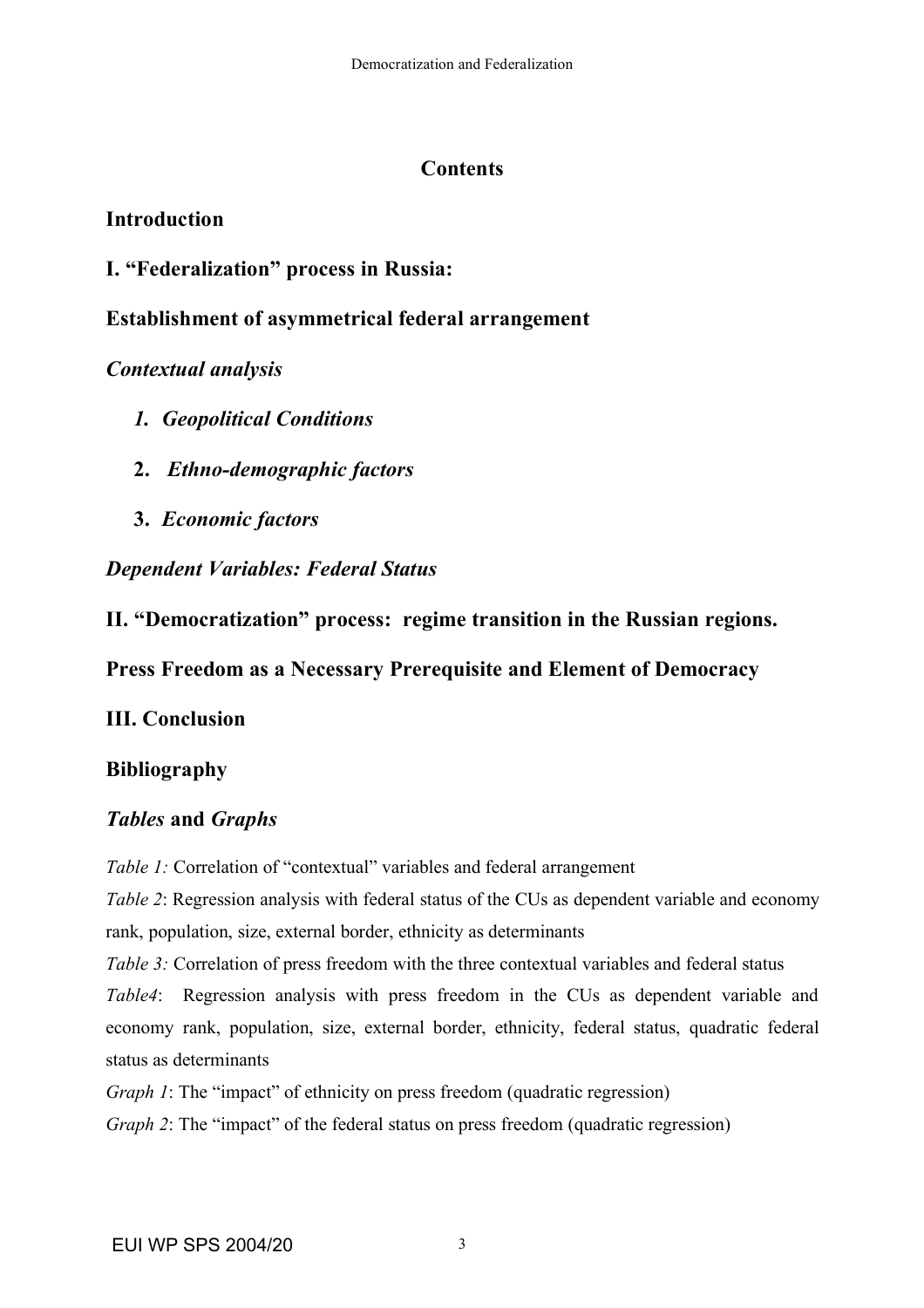## **Introduction**

In the numerous works of scholarships on both democratization and federalism the relationship between these two phenomena is always highlighted. Both decentralization and federalization, as it is assumed, promote accountability and responsiveness and consolidate democracy. Theoretically, regional government is more likely to engage in effective politics on the local level, and to be concerned about the needs of the people. It is easier for people in the regions to control the local governmental actions and politics, and to assign responsibility for policy outcomes. Regional and local governments are expected to be more efficient in setting tax rates, policy priorities, and other economic and financial goods according to the specific needs of the particular constituent units (from here on referred to as "CUs"). Given that there are "clearly defined policy jurisdictions", a federal system may promote a kind of interregional competition that makes the local government search for "the most efficient policy packages". The power holders are controlled by the electorate and may be "rewarded" or "punished" during the election process.<sup>1</sup> However, the empirical data collected from a decentralized and transitional state, Russia, exhibit quite the opposite to many theoretical assumptions. The local autonomous and regional governments can sometimes promote an authoritarian regime and an intolerance towards ethnic minorities in the region.

This paper analyzes the Russian experience of federalization and regime transition as two interconnected process. Firstly, looking at federalization, the paper explores the issue of causation of federal arrangement and the "context" of the reforms taking into account such issues as ethnicity, geopolitics, and wealth. It argues that federal asymmetry was a necessity in accommodating the regions which are so diverse across ethnical, geopolitical, and economic lines. These three factors - ethnic, economic, geopolitics – caused the asymmetrical federal arrangement of the Russian Federation (from here on referred to as "RF"). in the transitional period (Hypothesis 1). The paper will analyze each of these factors to demonstrate the diversity of Russian regions and then will test the hypothesis.

The second part of the paper, analyzes the connection between federalization and democratization. The second hypothesis is that the asymmetrical federal arrangement in Russia actually caused the differences in regime transition in the regions (Hypothesis 2). I

<sup>&</sup>lt;sup>1</sup> Ostrom, Schroeder and Wynne, 1993; Nechyba, 1997.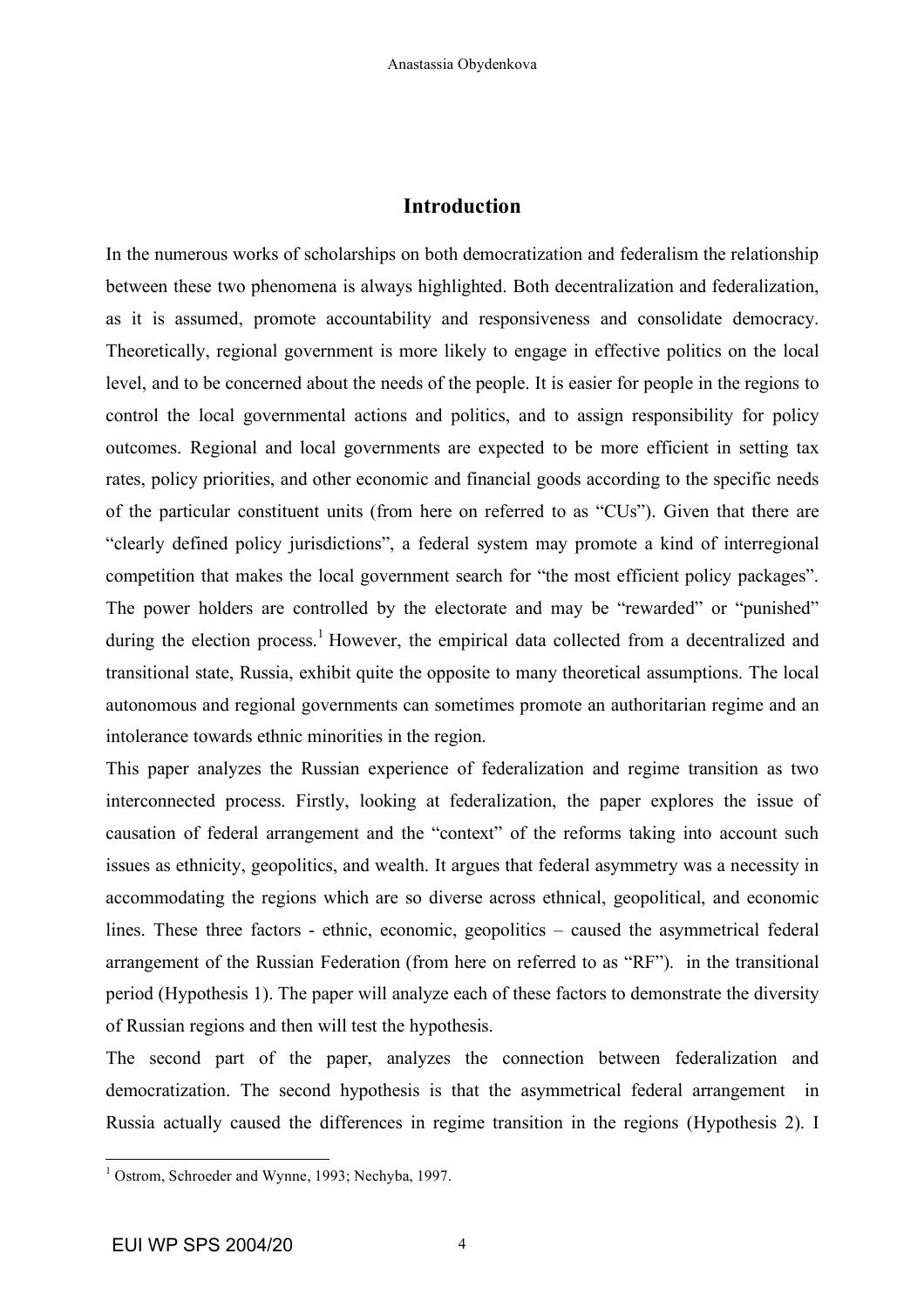expect to find a negative correlation between the federal status of the CU, and the level of democratization. The analysis of the regime transformation in the regions includes the N-large study that analyses the press freedom in the regions, as one of the main indicators of a democratic regime. The methods of correlation, quadratic regression, and regression analysis help to test the validity of the second hypothesis. To identify the real causes of the disparities in regional regimes, we need, firstly, to analyse the causes of the asymmetrical arrangement. I expect to find three factors ethnicity, economic development, and geopolitics having caused (1) the establishment of highly asymmetrical federalism (H. 1.1, H. 1.2, and H. 1.3); and (2) this influenced the differences in the regimes across the regions. However, I also examine the possible links between federal status and regime change (H. 2).

## **I. "Federalization" process in Russia:**

## **Establishment of asymmetrical federal arrangement**

In 1991, the RSFSR's administrative-territorial structure was modified and this change was later codified in the Federation Treaty of March of 1992 and the Constitution of 1993. The 16 autonomous republics, and 4 of the 5 autonomous *oblasts*, were given the status of "republics". The other 68 CUs (including 49 oblasts, 7 krais, 2 federal cities, 1 autonomous oblast, and 10 autonomous *okrugs*) became know as regions.

In addition to the Federal Treaty, Yeltsin signed three other treaties in March of 1992: one with the autonomous republics and the autonomous *oblasts* that elevated them to the status of a republic (these are Adygeia, Gorno-Altai, Karachay-Cherkessia, and Khakassia); one treaty with autonomous *okrugs*; and another treaty with non-ethnic *oblasts, krais*, and the two cities of Moscow and St. Petersburg (which received the status of federal cities which made them equal to an *oblast*). The Federation Treaty described "republics" as "sovereign states" implying extended rights for this group of CUs in the areas of natural resources, external trade, and internal budgets. Tatarstan and Chechnya refused to sign the Federal Treaty, seeking more clearly defined status to independent states. All other CUs, apart from republics, secured enhanced rights

In February 1994, Yeltsin signed the bilateral treaty with Tatarstan. In the signing of this treaty, Yeltsin encouraged other CUs to follow suit. By 1996, similar treaties with Kabardino-Balkaria, Bashkortostan, North-Ossetia, Sakha, Buryatiya, Udmurtia were signed. In 1996, similar treatment was accorded to Sverdlovsk, Orenburg, Kaliningrad, Khabarovsk, and Komi. The Federation Treaty helped resolve some of the tensions between the federal centre and the regions. On the other hand, it left many questions unanswered: what constitutes "ownership" of

5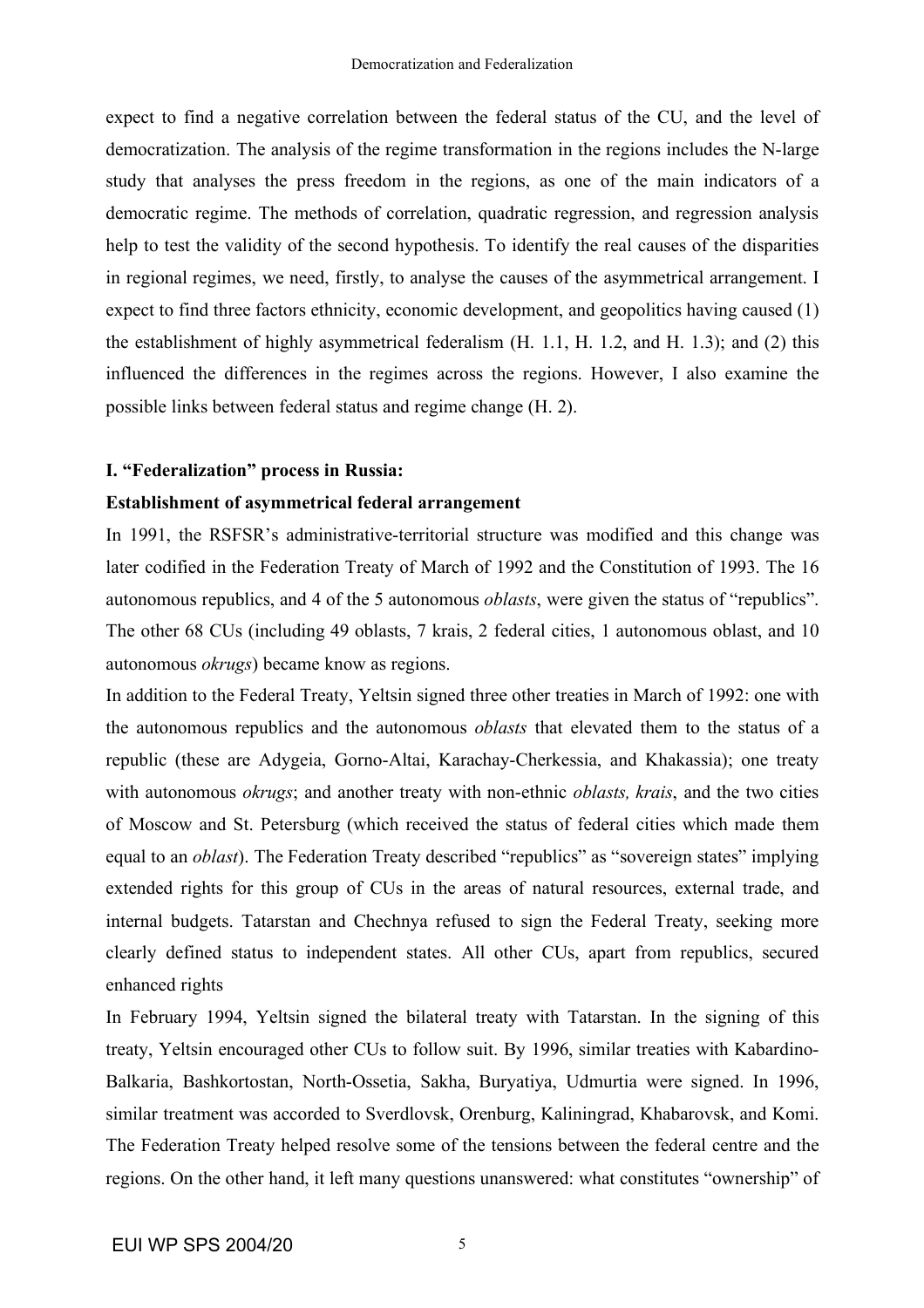land and natural resources in the republics? What is the strategy for the distribution of profits from exports, between the centre and the provinces? What are the criteria for the distribution of federal subsidies, off-budget payments from centre to the regions and tax transfers from regions to the centre?

The Treaty described republics as "sovereign", which suggested that the republics not only had a right to refuse to join the federation, but also could secede at their own initiative. While the Treaty did not mention the option of session *per se*, it did stipulate that the constitutions of the republics should at least be compatible with the federal constitution.

The 1993 Constitution took precedence over the Federal Treaty. In drafting Russia's constitution, Yeltsin insisted on three principles: human rights were to be guaranteed throughout Russia (including the republics); unity of the RF must be maintained; the constitutions of the republics should not contradict the Russian constitution. The definition of the republics as "sovereign states" was dropped, while the federation structure still included different approaches to CUs. The Constitution established the notion of "hybrid federalism" based partly on the example of national areas (such as Belgium and India) and partly on areas lacking in any national significance (like in Brazil, Germany and the U.S.). This structure was accompanied by declarations (Art. 5) on the equality of all subjects of the Federation, when in reality they were entitled not only to a different status but also to different rights. One of the most striking differences was that the republics were granted all the attributes of a sovereign state (constitutions, presidents, legislature, etc.) while all other CUs were granted the right to have charters, governors, and more stringent tax payments.

The result of these new approaches to centre-peripheral disputes led to the establishment of an asymmetrical federal arrangement. As such "asymmetry" is inseparable from all modern theories of federalism. To start with, there is not a single federation in the world that is considered absolutely symmetrical in terms of the rights and the status of its CUs. The factors that usually influence asymmetrical federalism are strong disparity in size of the regions, population density, the presence or absence of ethnic minorities, and socio-economic inequality.

Therefore, my first hypothesis is that the asymmetrical federal arrangement was a necessary prerequisite in accommodating the regions that are so diverse across ethnical, geopolitical, and economic lines. These three factors - ethnic, economic, geopolitical – "caused" the asymmetrical federal arrangement of the RF in the transitional period. The paper will now analyse each of these factors in order to demonstrate the sheer diversity across the regions. Then, I will test the hypothesis using the logistic regression.

6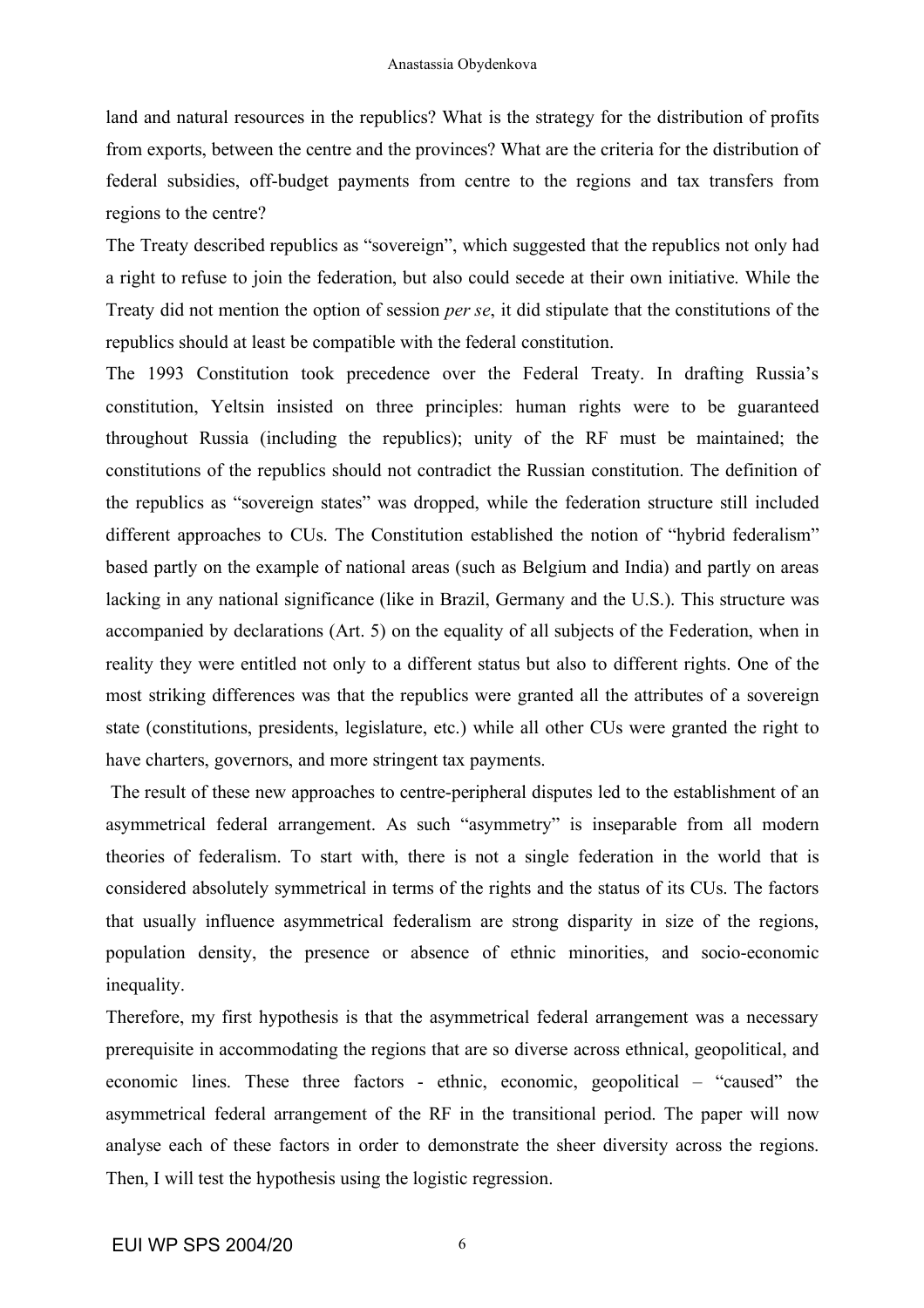## *Contextual analysis*

The contextual variables that may have influenced the establishment of the asymmetrical federal arrangement are geopolitics, the ethnical influence, and the economic situation. The geopolitical factor means the geographic position of the CU within the federation: size, population, and the existence or absence of external borders. The geopolitical factor should be analyzed along side the ethnic-demographic influences - it is especially important to account for the percentage of the ethnic groups within a CU). This is measured by (1) the data of the returns of the 1989 census (the data on the population in the CUs), (2) by the size of CU, (3) by existence or absence of external borders. Unlike the other two, the geopolitical factor causes the least confusion as it is probably the only factor that can be described as a constant throughout the period. The second, ethnical factor, is often considered as one of the most crucial for the establishment of an asymmetrical federal arrangement. One of the assumptions is that, if the ethnic group forms a majority (or at least the dominant element) in a geographically-defined area, then the higher the probability of demands for autonomy, on the part of the CU. The basic role of the federal institutions, in this situation, is to give the CU consisting of the predominant ethnic group, certain priorities and rights and a degree of autonomy. This therefore reduces the centre-peripheral tension.

The third assumption is that the issue of economic resources plays an important role in the demands of the CU for greater independence. This therefore influences the intensity of the conflict. Resources can be further subdivided into certain issues: the level of the economic development of the region at the beginning of the transition period (defined by the factories, plants and infrastructure inherited from the Soviet period), and the existence or absence of natural resources (oil, natural gas, diamonds, gold, etc.). The basic correlation is, the wealthier the CU, the greater it's demand for autonomy. The economic factor is measured by the rank as assessed by the expert group of the European Banc of Reconstruction and Development (EBRD).

To better demonstrate the diversity within the regions, we shall draw on some examples across the three contextual variables and analyse the differences in the status of the CUs.

### *1. Geopolitical Conditions*

By geopolitical factor I mean the geographic location of constituent units, their size, and their population. Eleven ethnically-defined CUs border another state. These are the Karelian, Altaian, Tyvinian, and Buriatian republics, the republics of the northern Caucasus (with the exception of Adygeya), and the Jewish autonomous *oblast*. The republic of Sakha and five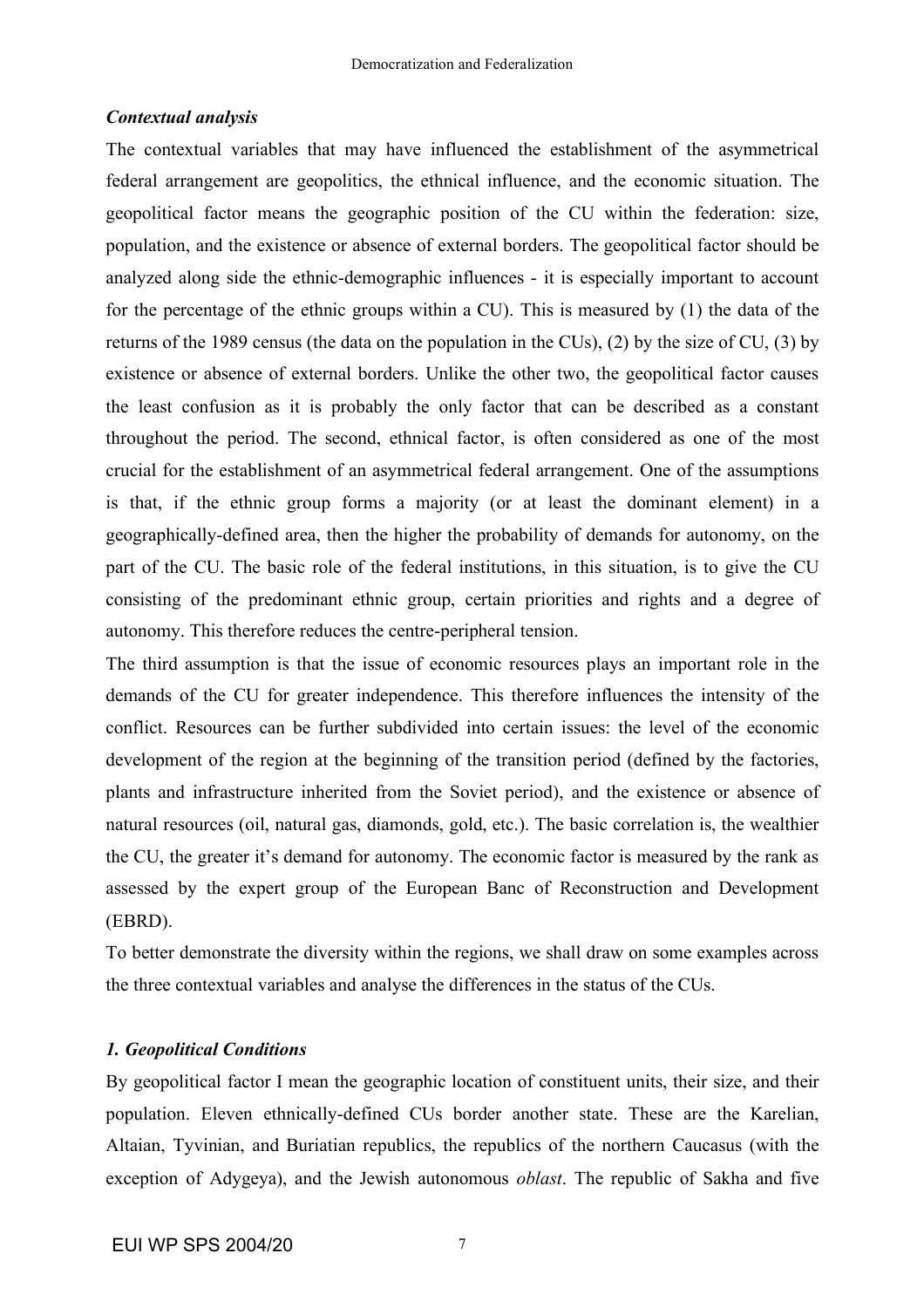autonomous *oblasts* (Nenets, Yamalo—Nenets, Taimyr, Chukchi, and Koryak) are situated along the shores of the Arctic Ocean and the Bering Sea. Although they are situated along the coastline, climatic conditions deny ship access for most of the year and reduce the significance of these locations.

The ethnically defined units that border foreign states are, generally, quite small (both in terms of area and population). Even though these ten units account for only 10% of the area under ethnic-territorial administration, their share of the population is about 30%.<sup>2</sup> The most populous of republics - Tatarstan and Bashkortostan –have no external borders and are cut off from other states by stretches of other regions possessing overwhelming Russian populations.

# *2. Ethno-demographic factors*

The position of the titular nation in many CUs is quite weak, compared with the other national groups in these areas. The ethnic groups are highly dispersed across the territory of the RF because of the immigration policies of the tsarist period (especially under the rule of Catherine II) and the Soviet era (most notably during Stalin's period). It is surprising that only 2% of all the Jews in the RF live in a territorially defined CU called the "Jewish autonomous *oblast*". The highest percentage of any ethnic group living within their own CU is that of the Tatars. But even here only 48.9% of the population of Tatarstan are Tatars, while the rest is composed of Russians, Ukrainians, Moldovanians, and a mosaic of Caucasian ethnic groups.

According to the 1989 census,<sup>3</sup> the titular nation made up less than half of the population in fourteen of the administrative units that are RF republics today. In Kabaradino-Balkaria and Dagestan, a majority exists only if two or more titular groups are added together. It leaves only five republics in which a singular titular nation forms the majority of the population – Chuvashia, Tyva, North Ossetia and Chechnya, and Ingushetia.

In autonomous *oblasts* and autonomous *okrugs* (which have less degree of autonomy than the republics), the presence of members of the titular nation is even less. Thus, for example, in the autonomous *okrug* of Khanti-Mansi*,* the two titular groups together account for no more than 1.4% of the total population of this CU. In general, the proportion of the titular nations in these units is quite low. 4

As a result of Russian and Soviet migration policies, ethnic Russians form a majority in 9 of today's 21 republics, as well as in 9 of the 11 units with less autonomy. This predominance of

<sup>&</sup>lt;sup>2</sup> Their higher share of the population is caused by the fact that all the autonomous *okrugs*, with their sparse population, belong to their ethnic enclaves.

<sup>&</sup>lt;sup>3</sup> Census 1989 of the RF<br><sup>4</sup> The Komi-Permiak autonomous *okrug* and the two Buryat-inhabited *okrugs* where the share of the titular nation did not surpass 17% might be considered exceptions.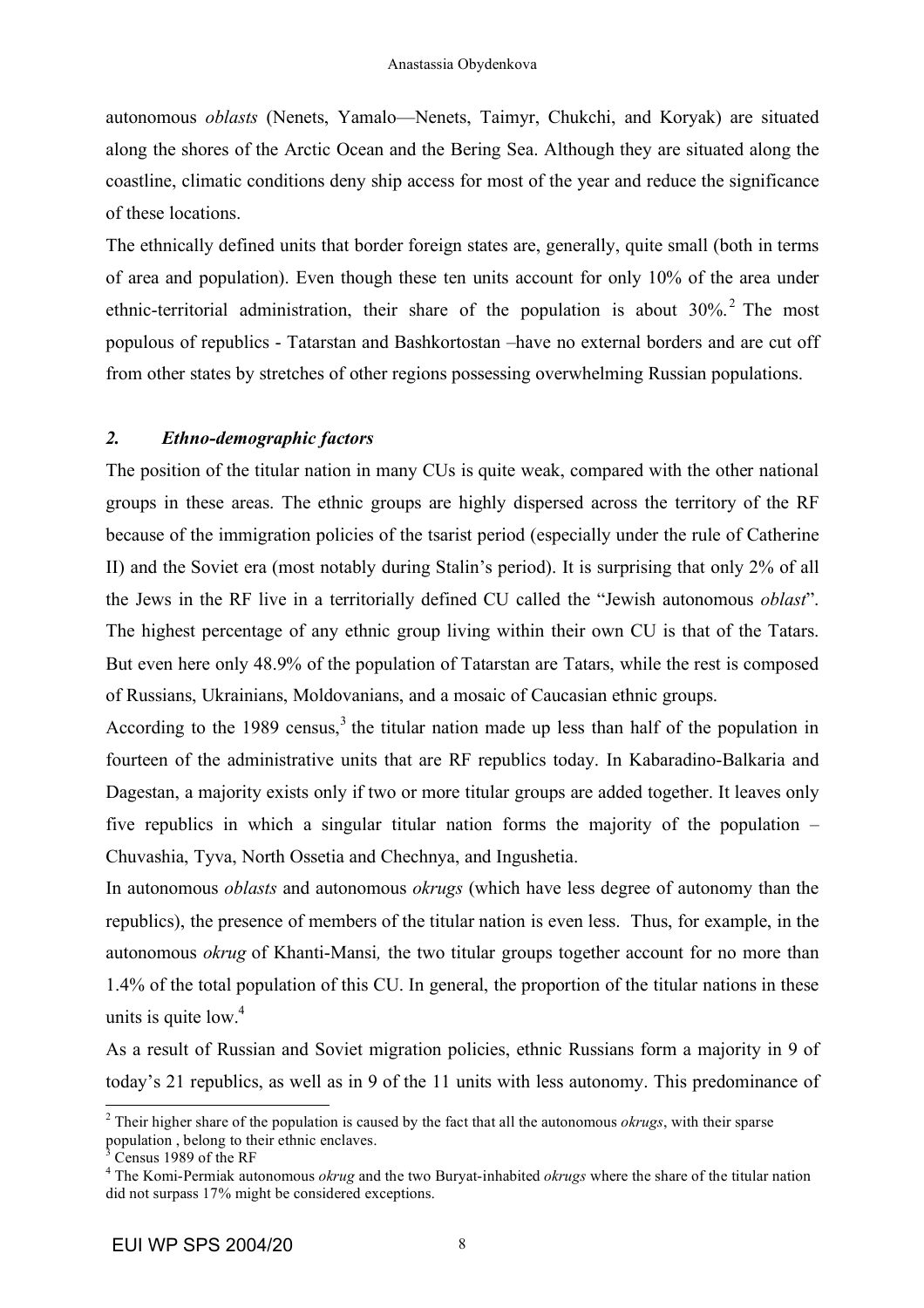Russians is the main constraint on potential ethnic separatism. The ethnically defined units clearly posses heterogeneous populations.

Most of the nationalities that have been granted autonomy are quite small in size. Within the borders of the republics, the size of the titular nation ranges from 1.8 million Tatars to less than 63,000 Khakassians. On average, the titular nation accounts for approximately 450,000 inhabitants in the republics, and 25,000 in the other ethnically defined units.<sup>5</sup>

Another factor that prevents most of the CUs in demanding self-determination, is the lack of consistency between the borders of the territory actually inhabited by the minority, and their autonomous units. In many cases, the ethnically defined units include only a small part of the minority in question. Of the largest minority groups with their own territorial units, more than one third of the group live outside of the autonomous area (*e.g*., of all Tatars who live in the RF, 68% live outside Tatarstan, among Chuvashs - 49%, Bashkirs – 36%, and Mordovians – 71%). The most striking example is that of the Jews: 98% of whom live outside their autonomous *oblast*. It would be illogical to claim the independence of a federal unit in which the titular ethnic group constitutes only a small percentage and where it is actually predominantly inhabited by other ethnic groups. Thus, the numerically weak position of the titular nations, combined with the large number of Russians living in the ethnically defined areas, make separatist movements based on ethnic exclusivity an unviable option.<sup>6</sup>

## *3. Economic factors*

These factors can be viewed in terms of economic dependence, rather than interdependence. Many of the ethnically defined units have developed a dependence on the center during the Soviet period. The local economies functioned as integrated parts of the Soviet economy. Planning and investment were always carried out within the confines of a of a region for a particular industry; without developing a balanced, self-sufficient economy within the republic or *okrug*.

The areas where there are the greatest potential, for the development of a more or less independent, economy are the Volga-Ural area and northern Siberia - with their rich deposits of oil, gas and other natural resources. But these territories are surrounded by other regions of the RF.

<sup>&</sup>lt;sup>5</sup> Even these numbers can be considered, to certain degree to be an exaggeration because it accounts for the total share of a titular group in each unit, which sometimes include **two or more nationalities.** The smallest of the ethnic groups with its own administrative-territorial unit is the *Evenks* (it has 3,500 persons within the borders of this entity).

<sup>&</sup>lt;sup>6</sup>This is the main reason why the conflicts analyzed in this study would be better defined as "central-peripheral" or "regional" conflicts rather than "ethnic" ones.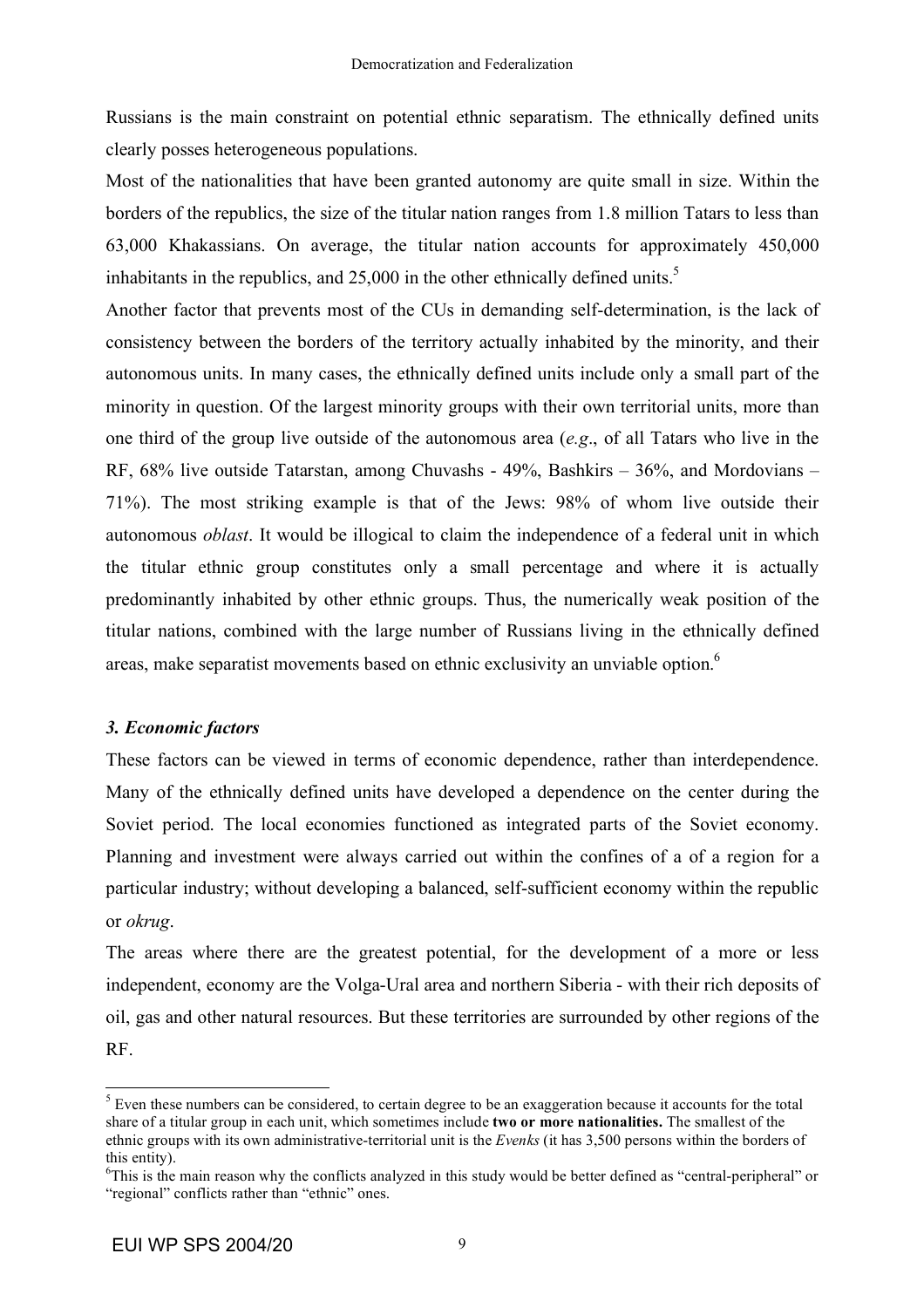On the other hand, those republics situated along borders are dependent on subsidies from the federal budget. The republics of northern Caucasus are among the poorest and the least developed of CUs. The republics of southern Siberia are also highly dependent on transfers of federal funds.<sup>7</sup> Most of the republics can be defined as "mono-economies", in the sense that they rely on imports from other parts of the Federation. For example, 80% of the goods sold in the republics were imported from former union republics.

This may explain why, the initial demands for sovereignty, have subsequently been moderated. In most cases, where geopolitical preconditions for independent statehood exist, economic considerations pull in the opposite direction of the traditional reliance on federal funds increasing ties with the centre. Separation would probably mean a deterioration of living standards and economic hardship. The economic factor is measured by the index employed by EBRD, which gives the economic rank of each CU for 2000 and for 2002. This index is from 1 (as the highest developed CU) to 88 (as the least developed CU). To test the hypothesis, the reverse rank is employed in this study. The most developed, and richest CU, has the highest index of "89" and the least rich is at "1".

## *Dependent Variables: Federal Status*

The 89 CUs of the RF have different status and, consequently, enjoy different rights and powers. It is quite challenging to establish a firm demarcation between them, and to divide them into categories. The Constitution is ambiguous in terms of the differing status of CUs. On one hand, it states that all CUs are to be equal, while on the other, it includes articles that favour some CUs (republics) over others. The CUs are divided into "ethnic regions" (republics, autonomous oblast, autonomous krais) and "territorial regions" (oblasts and krais).There are 32 CUs defined as "ethnic regions". This group includes 21 republics, 10 autonomous okrugs and 1 autonomous oblast.

The1993 Constitution provides for a confusing distribution of powers to CUs and an overlapping jurisdictions. The RF is divided into 21 ethnic republics, 55 *oblasts* and *krais*, 1 autonomous *oblast*, and 10 autonomous *okrugs.* 8

**Republics:** Republics enjoy several advantages over all other CU in terms of their relationship with the federal centre. The 21 republics provide territorial homes to the most significant ethnic minorities. In most of the cases the "titular nation" does not make a majority of the population

<sup>&</sup>lt;sup>7</sup> The best example of it is the fact that  $90\%$  (!) of expenditures in the Tyvanian budget have been covered by federal subsidies  ${}^8$  The RF is divided into 21 ethnic republics (Index "3"), 55 oblast (index "2 O") and krais (index "2 K"), one

autonomous oblast ("2 AO"), and 10 autonomous okrugs ("1 AOk").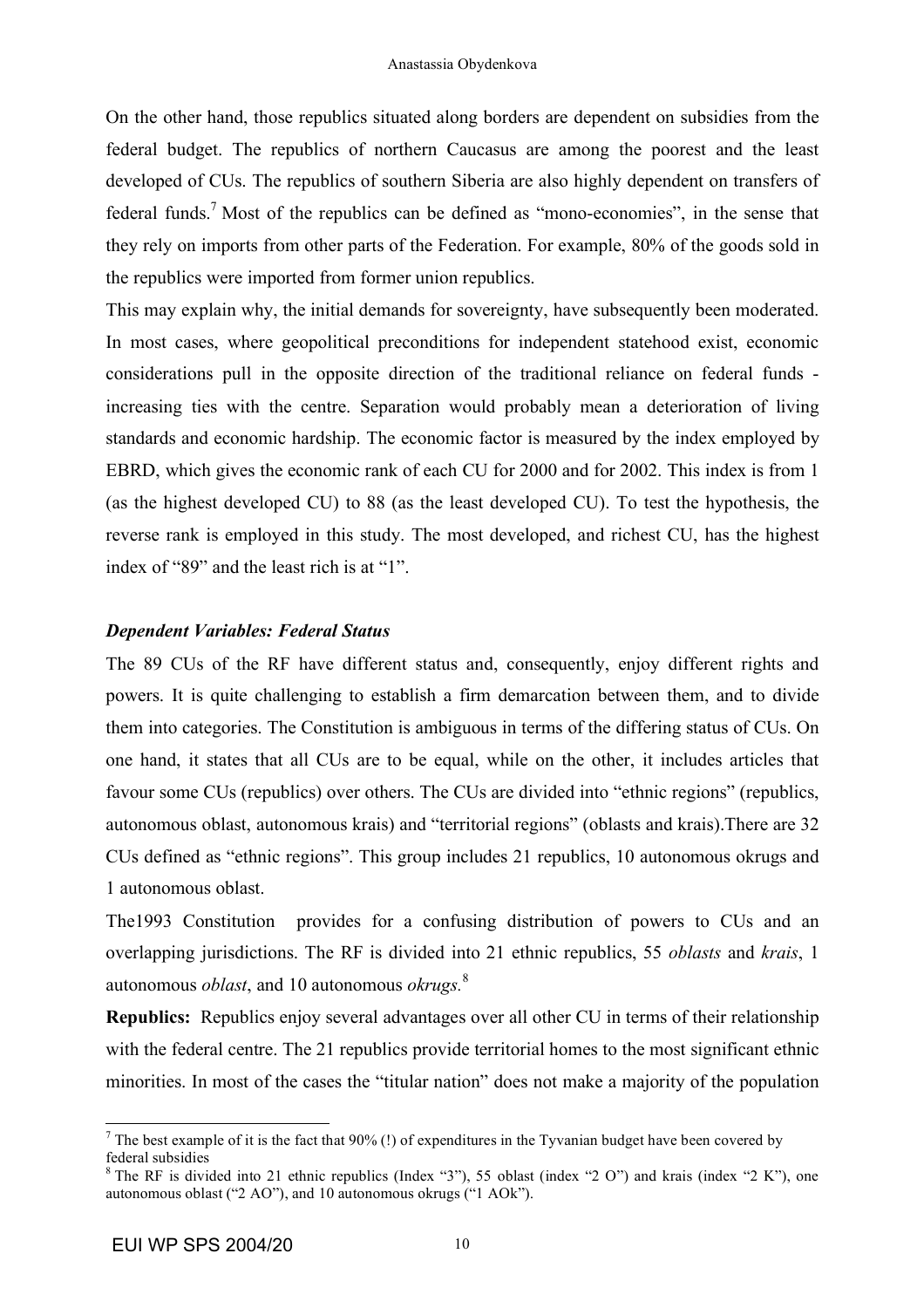of the CU and is overwhelmed by Russians. Not all members of ethnic groups, with their own republics, live on their own territories. In fact the titular nation comprises of an absolute majority in only in 6 of the republics: Chuvashiya, Kabardino-Balkaria, North Ossetia, Checheno-Ingushetia (which was one CU and is now two CUs), Tuva, and Dagestan (there are a few ethnic groups which comprises of an absolute majority only if they are taken together: Avars, Dargins, Kumyks, Lezgins, and Laks). As the most privileged CUs of the Federation, republics have the power to elect their own presidents (only later on *krais* and *oblasts* were allowed to follow their example). According to the Constitution of the RF, the republics may have their own constitution, while *oblasts* and *krais* have only charters. Republican authorities signed agreements with federal governments giving them extensive control over natural resources, their own special tax advantages, and the possibility of conducting their own foreign policy. 9

**Federal cities:** The capital city Moscow, and the former Tsarist capital St. Petersburg, are designated as federal cities.

*Oblasts* and *Krais*: 46 oblasts and 6 krais are "territorially" divided CUs and there is no difference between them in terms of constitutional rights. The term "*krai*" was used to describe the territories that once stood on the furthest boundary of the country.

**Autonomous** *oblast* **and autonomous** *okrugs***:** There was only one autonomous oblast on the territory of the RF – called the Jewish AO. It gained independence from the Khabarovsk *Krai* on 25 March of 1991. Therefore, it is defined as being equal to any of the other *oblasts* and the *krais*. The region was established by Stalin in the Far East as a homeland for the Soviet Union's Jews, most of whom lived in the western part of country and few of whom chose to resettle in the new region. Today's population of the Jewish AO is just 4%.

Not all autonomous *okrugs* are similar with regard to their status and rights. As a result, the resource rich autonomous okrugs (Khanti-Mansii and Yamalo-Nenets) have long sought independence from the region that they are a part of and this was taken into account in developing system of indexes.<sup>10</sup>

There are also ten autonomous *okrugs* and one autonomous *oblast*. The Federal Constitution is very ambiguous about the status of these CUs. Article 5 says that they are equal to the other 89

 <sup>9</sup> In the calculations the CUs with the status of "republic" has received index 3. *Index "2"* is assigned to federal cities (2 FC), oblasts (2 O), krais (2 K). Both oblast and krais are assigned the same index "2" ("2 O" for oblasts and "2 K" for krais). *Index "2 AOk" -*One AOk, Chukotka, has won its independence from Magadan Oblast in June 1992. Therefore, it assigned index "2 AOk". *Index* "2 *AOb*" - There was the only autonomous oblast on the territory of the RF – Jewish AO. It has got its independence from Khabarovsk Krai on 25 March 1991. Both oblast and krais are assigned the same index "2" ("2 O" for oblasts and "2 K" for krais). <sup>10</sup>Therefore Khanti-Mansii and Yamalo-Nenets are assigned the index "2 AOk".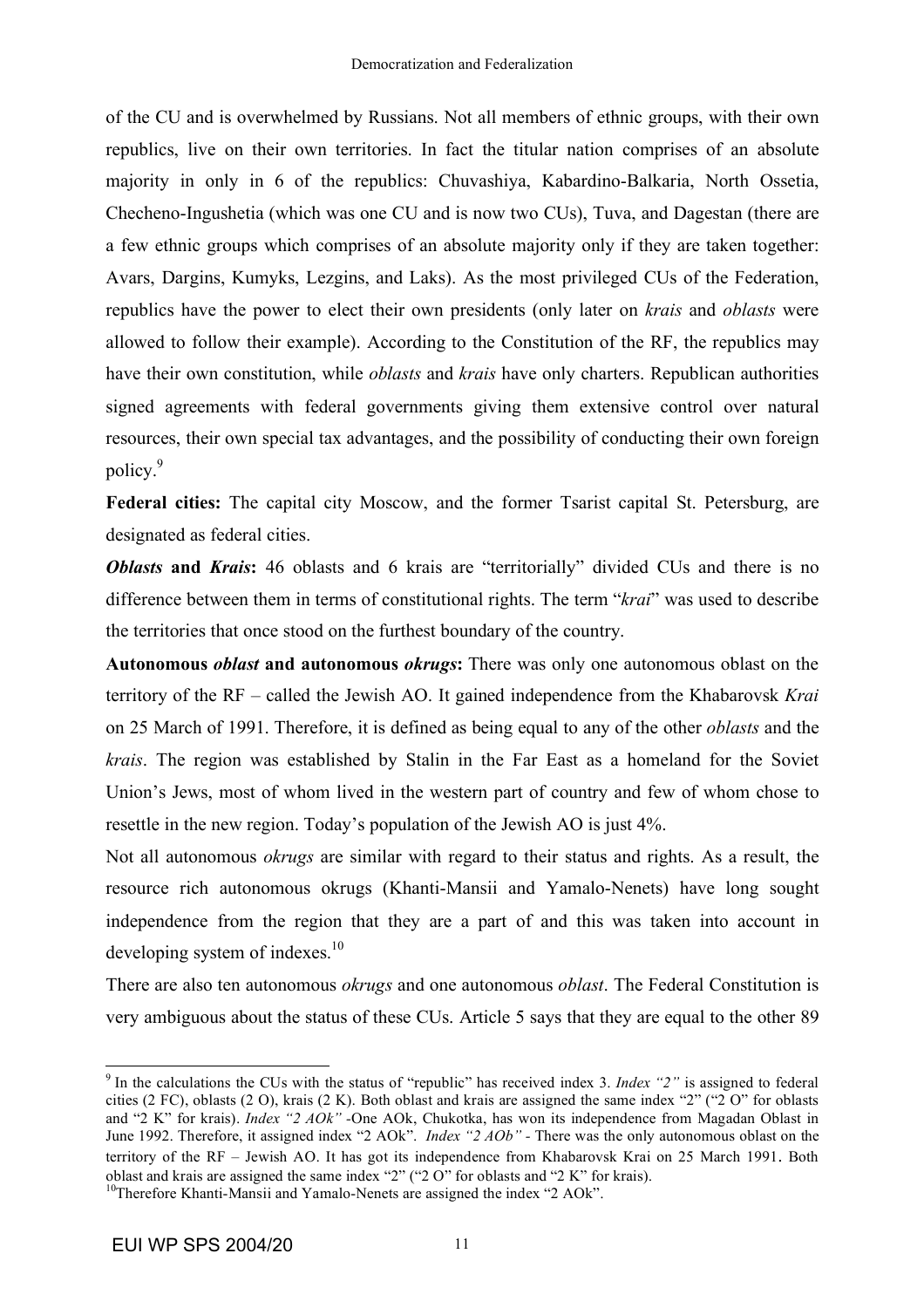units. However, Article 66 subordinates them to the *oblasts* or *krais,* on whose territory they are located.<sup>11</sup> The Russian Constitutional Court refused to clarify this ambiguity on 14 July of 1997. All okrugs are designated for specific ethnic groups. However, the titular nation constitutes a majority only in Komi-Permyak AOk and in Agin-Buryat AOk.

We will now look at the correlation between all the variables and then run regression analysis. Firstly, I assume that the geopolitical factor has influenced the status of the CU (H1.1). Secondly, it seems that, the higher the percentage of the ethnic group, the greater the autonomy of the CU (H.1.2). Finally, the richer the region, the greater its' autonomy  $(H.1.3)$ . The results are presented in the Table  $1.^{12}$ .

|               | Economy  | Population     | Size    | External      | Ethnicity                    |
|---------------|----------|----------------|---------|---------------|------------------------------|
|               | (H1.1)   | (H2.2)         | (H.2.2) | Border (H2.3) | (H.3)                        |
| Economy       |          |                |         |               |                              |
| Population    | $.504**$ | $\blacksquare$ |         |               | $\overline{\phantom{a}}$     |
| <b>Size</b>   | .094     | $-.004$        |         |               | $\qquad \qquad \blacksquare$ |
| External      | $-.089$  | $-.084$        | $-.058$ |               | $\qquad \qquad \blacksquare$ |
| <b>Border</b> |          |                |         |               |                              |
| Ethnicity     | $-483**$ | $-.249**$      | $-.043$ | $-.018$       |                              |
| Federal       | $-.063$  | .039           | $-.043$ | .124          | $.415**$                     |
| <b>Status</b> |          |                |         |               |                              |

*Table 1:* Correlation of "contextual" variables and federal arrangement

\*\*  $p < 0.01$ ; \*  $p < 0.05$ 

The *Table 1* demonstrates a very low correlation between federal status and such factors as external border, population, size, and economic development. However, it demonstrates the strong positive correlation between the ethnic factor and the federal status (+ .415\*\*) confirming the hypothesis stating that the asymmetrical federal arrangement was a necessity and was aimed at accommodating the ethnic minorities in the regions. So, what was often described as an "extreme" asymmetry, is completely justified as a necessary measure of the transition period, and it was probably the only useful tool in centre-peripheral dispute resolution. Therefore, we reject the hypothesis that the geopolitical and economic factors might have a significant impact on federal arrangement.

<sup>&</sup>lt;sup>11</sup> "1" can be conditionally assigned to 10 autonomous okrugs and 1 autonomous oblast <sup>12</sup> The data on ethnicity, size, population, and federal status of the CUs is collected from *The Republics and Regions of the Russian Federation: A Guide to Politics, policies and Leaders*. Edt. By Robert W. Orttung. EastWestInstitute, 2000. The data on the level of economic development of CUs can be found at http://www.ebrd.org/about/strategy/country/russia/annex.pdf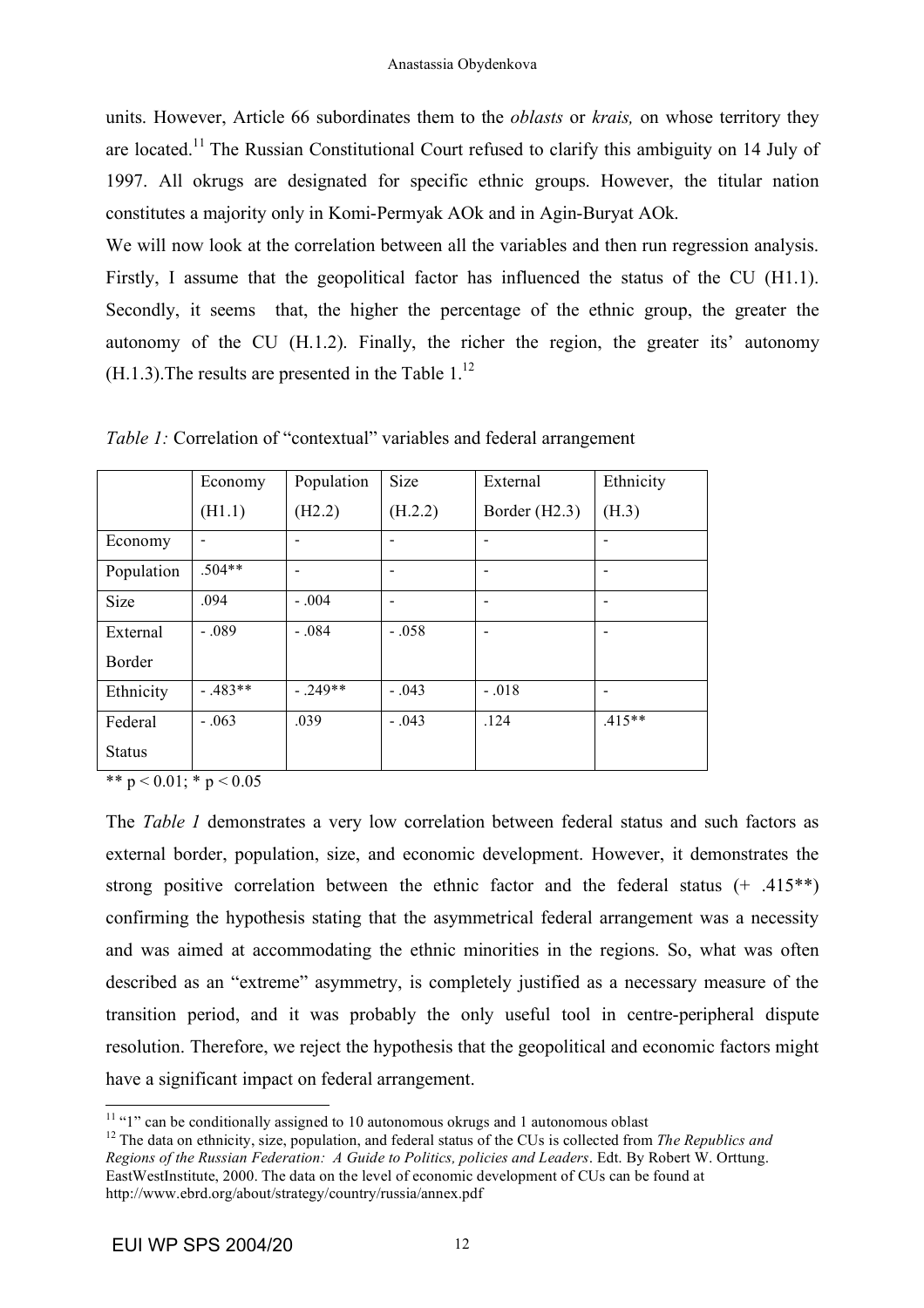We have run regression analysis on the dependent variable, federal status, with predictors of ethnicity (measured by the size of the titular nation within a CU), geographic size (in squared kilometres), the dummy variable of an external border, the population and economic rank for 2000. The regression analysis results confirm the impact of ethnicity, on the formation of a federal asymmetry.

| <i>Table 2:</i> Regression analysis with the federal status of the CUs as the dependent variable and |  |  |  |
|------------------------------------------------------------------------------------------------------|--|--|--|
| economic rank, population, size, external border, and ethnicity as determinants                      |  |  |  |

|                     | Beta (t-test) |           |  |
|---------------------|---------------|-----------|--|
| Constant            |               | (10.869)  |  |
| Economy Rank (2000) | .157          | (1.245)   |  |
| Population          | .094          | (.820)    |  |
| <b>Size</b>         | $-.026$       | $(-.264)$ |  |
| External border     | .151          | (1.513)   |  |
| Ethnicity           | $.490**$      | (4.384)   |  |

\*\* significant at the 0.01 level

The regression analysis demonstrated the R Square is .206, F-test is 4.208 and the model is significant at .002. Among all independent variables only ethnicity has a significant Beta (.490) and t-test (4.384) and is significant at .000. This allows one reject the hypothesis that socioeconomic and geopolitical parameters have any influence on the formation of the federal state (at least as long as we deal with the Russian Federation). Although, it is not the aim of the current study to analyse the interrelations of independent variables, correlation among the contextual factors seems to be noteworthy. We have found a strong correlation between the contextual variables themselves (such as the one between economic development and population (+ .504\*\*). The CUs with the highest population, tend to be more economically developed. And, there is strong negative correlation between the percentage of an ethnic group living within it's own region and economic development (- .483\*\*). However, other contextual variables (such as the size of the CUs and the existence of external borders) seem to play no significant role in attaining either high federal status or the development of the regime in the regions.

## *How do contextual variables correlate with autonomy (federal status)?*

There is a strong correlation between the percentage of an ethnic group and the federal status (+ .415\*\*), confirming the hypothesis that the asymmetrical federal arrangement was a necessity because it was aimed at accommodating the ethnic minorities in the regions. So, that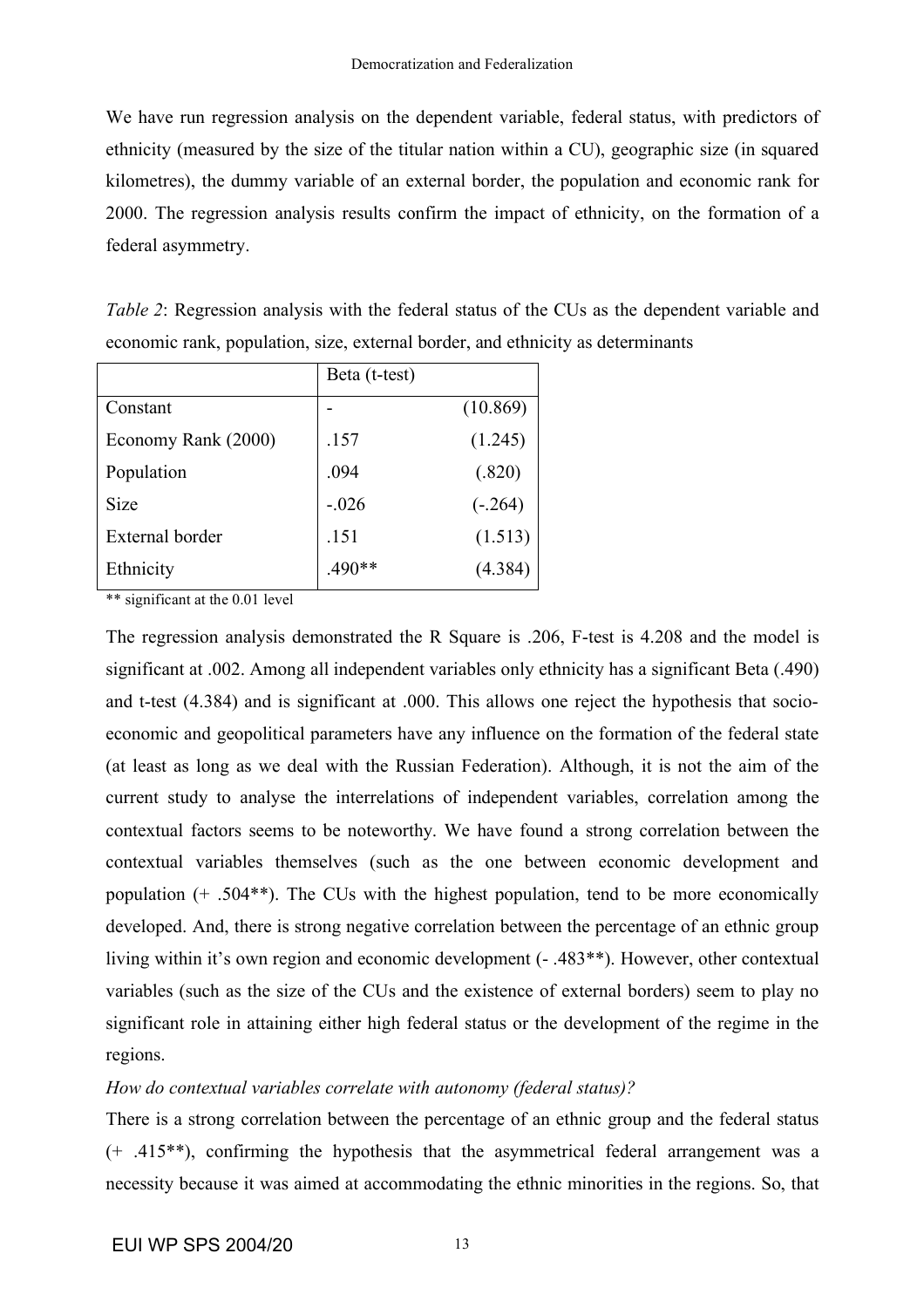which was often described as an "extreme" asymmetry is completely justifiable. Therefore, asymmetry can be viewed as a necessary step in the process of transition.

To summarise, the regression analysis exhibits the following impact of "contextual" variables: *Federal Status = 0.49 Ethnicity + 0.15 External border + 0.16 Economy*

Regression analysis confirms the main conclusion, with regard to the interconnection between the disparity of regions and asymmetrical federal arrangement as the only possible answer to accommodate so many different regions within one state. Thus, despite considerable homogeneity within the RF as a whole, ethnic groups have been taken into account as ethnicity was a dominant factor for the establishment of the asymmetrical federation. In realm of geopolitics it seems that neither size nor population play important roles.

# **II. "Democratization" process: regime transition in the Russian regions. Press Freedom as a Necessary Prerequisite and Element of Democracy**

Democracy presupposes many factors – division of powers, fair election, party competition, regular executive turnover, etc. However, it is important to remember that in this study, we do not deal with an established democratic country, but with a country in transition. Also the number of CUs, makes it impossible to analyze the major criteria across them all, and there are no statistics available to make it a cross-regional N-large study. Therefore, we look at a particular feature of democracy and a prerequisite for a consolidated democratic regime: press freedom. The politics of the regional executives often contradicts to the federal legislation. Therefore, the role of the media does not correspond to the niche as defined by federal law and tends to reflect the situation within the region allowing this determine many of the "domestic" peculiarities of the regional regimes.

A truly democratic regime in a federal state would imply the democracy on the local – regional - level which would be associated with the press freedom. The European Convention on Human Rights defines freedom of speech as "The right to free expression, the right to receive and disseminate information and ideas". The press plays the role of a mediator between the society and the power holders. It can often be a catalyst for change within a society. The role of the press increases over the pre-election period, when it has a greater potential to shape public opinion and to determine the election result. If press freedom is suppressed , it leads to a situation where we are given unreliable information which might secure the victory of those, already in power. Thus, the press becomes a tool in settling scores, in political battles and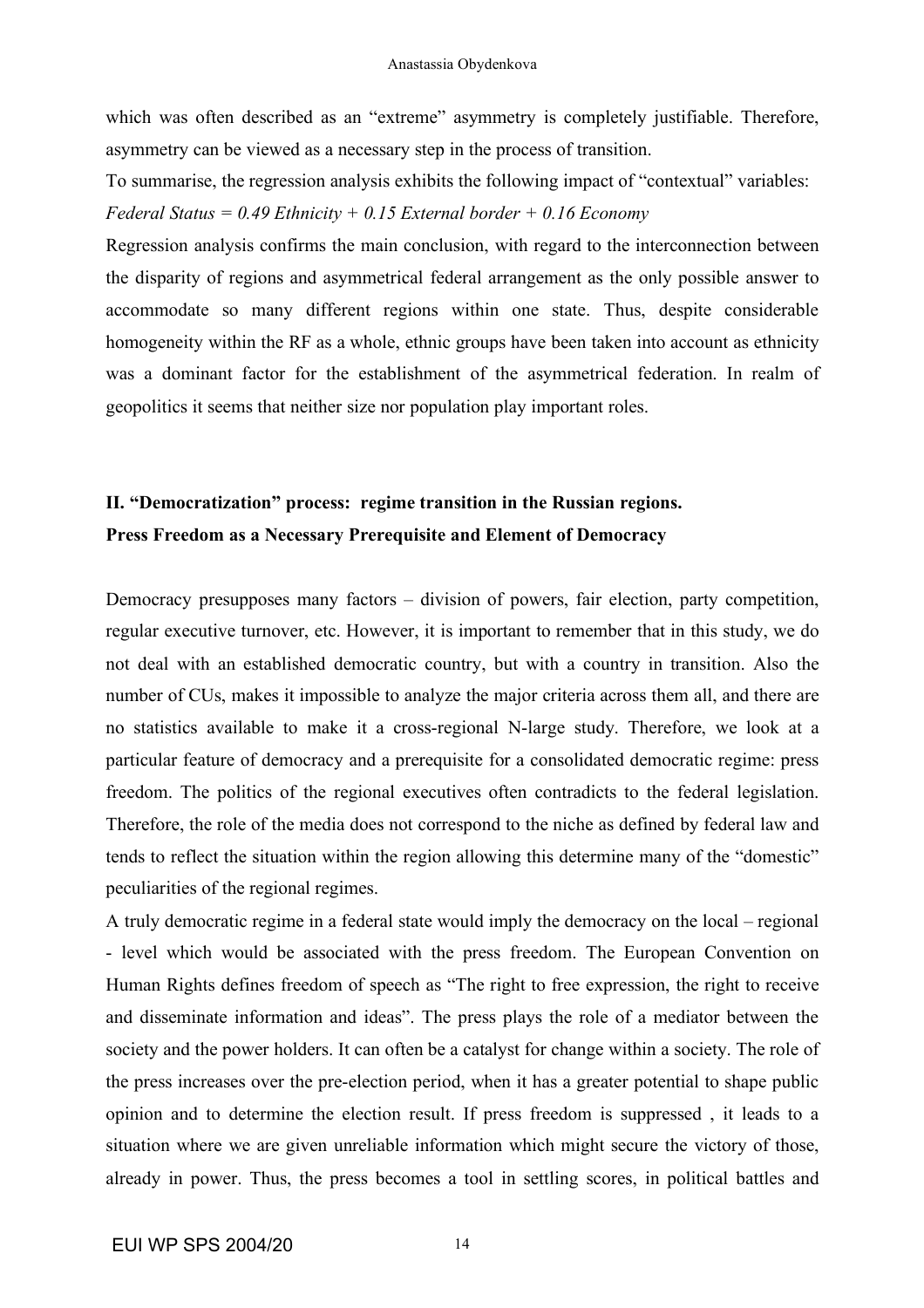without real attention to care the needs of ordinary readers. It is for this reason that freedom of the press in the regions seems to be quite an objective criteria in measuring the regimes of the regions. Local authorities try to fit liberal federal legislation to their own needs and they often issue repressive local orders to restrict press freedom and infringe on the right to freedom of speech. This parameter was also incorporated into the system of indexes measuring freedom of the press in the regions. This is especially valuable information, because it includes a thorough analysis of local laws, which as was already noticed, can be quite different from federal law.<sup>13</sup> The right to seek and receive information freely is dependent on unrestricted access to information; on the transparency of the executive, representative and judicial authorities; the response of officials to requests for the information; and the fairness of accreditation requirements. The survey on press freedom created an index of the level of unrestricted access to information, in each region of the RF, by analyzing local laws and the practices involved in facilitating access to information. The second index of production of information is measured by the analysis of the regional registration regulations (broadcast licenses), local tax and other codes (which affect the media's economic activities) and the government's role in regulating access to the means of production (both print and electronic). Finally, the third "component" of press freedom is dissemination of information. This is measured by the analysis of the specific conditions (as drawn up by local administrations) to maintain or dismantle their monopoly on media distribution. To elaborate the measurement system, the project has examined the following:

1. the regional laws regulating media activities,

2. an analysis of the regional accreditation rules for journalists

3. field research in the regional markets (experts collected data on the quantity of circulation and ownership structures of print media; capacity, ownership structures of publishing houses; number, signal capacity, coverage area and ownership structures of TV and radio broadcasting companies; and information on the terms and conditions for granting state support to mass media in each market). The survey also examined the environment established by local administrations for distributors of press (includes analysis of tax system and other privileges for distribution and the number of permits needed to open press outlets).

<sup>&</sup>lt;sup>13</sup> The data for the regions are accumulated by the Public Examination global project and conducted by the Russian Union of Journalists, the Glasnost Defense Foundation, the National Institute for Socio-psychological Studies, The Mass Media Law and Policy Center and ANO Internews. The project staff created index of the press freedom for each region that incorporated three index measuring freedom: freedom of access to information, freedom of production of information, and freedom of distribution of information. Data can be found at http://www.freepress.ru/win/public/6htm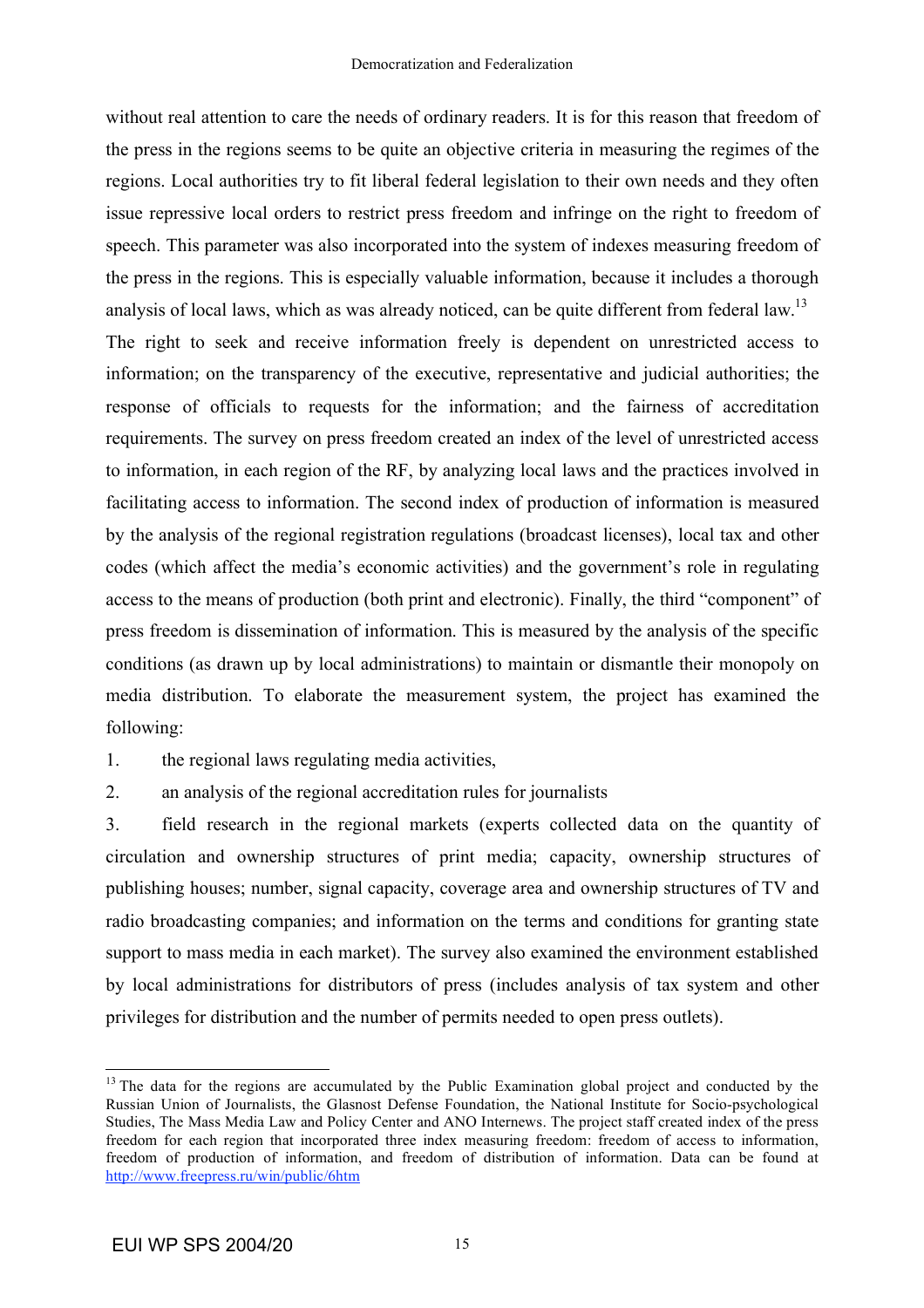4. Information request test. The request for the information has been sent to the head of the region (executive), the regional administration, to the regional legislative assembly, the prosecutor, etc. The purpose of this test is to determine to what extent the regional authorities comply the with the RF Law on Mass Media in different regions. According to this Law, executives, legislature, and others, must provide the editorial board with any information they request.

The result of the project demonstrated that there was no region that would meet all criteria of press freedom. However, two regions have favourable conditions for access to information as required by the press (Yaroslavl and Murmansk Regions), and one region has a favourable climate for both the production and dissemination of information (Moscow). The data collected in this project, seems to be quite an objective indicator to use in further speculation on the regime change in the regions. The question to be posed in this context is how press freedom correlates to with the federal status of the constituent units of the federation, in three contextual categories? So, the second main hypothesis of the study, is that the asymmetrical federal arrangement actually caused the differences in regime transition in the regions (H 2). I expect to find a negative correlation between the federal status of the CU and the degree of press freedom. I also expect to see that republics have developed strong tendency towards an autocratic regime and therefore press freedom, as an hallmark of democracy, would be suppressed more. The results of the calculations are demonstrated in *Table 3*.

| <i>Table 3:</i> Correlation of press freedom with the three contextual variables and federal status |  |  |  |
|-----------------------------------------------------------------------------------------------------|--|--|--|
|-----------------------------------------------------------------------------------------------------|--|--|--|

|         | Economy | Population | Size    | External | Ethnicity | Federal |
|---------|---------|------------|---------|----------|-----------|---------|
|         |         |            |         | Border   |           | status  |
| Press   | .495**  | $341**$    | $-.123$ | $-.158$  | $-.513**$ | $-235*$ |
| Freedom |         |            |         |          |           |         |

\*\* Correlation is significant at the 0.01 level

\* Correlation is significant at the 0.05 level

The strongest positive correlation, is between the level of economic development and the degree of press freedom. The regions with a higher level of economic development tend to have more democratic mass media. This is compatible with our previous finding, demonstrating that richer regions are those with a lower-degree of autonomy (non-republics). A single increase in the rank of the economic development caused an increase in the index of press freedom by .495. The population size also has strong positive correlation with press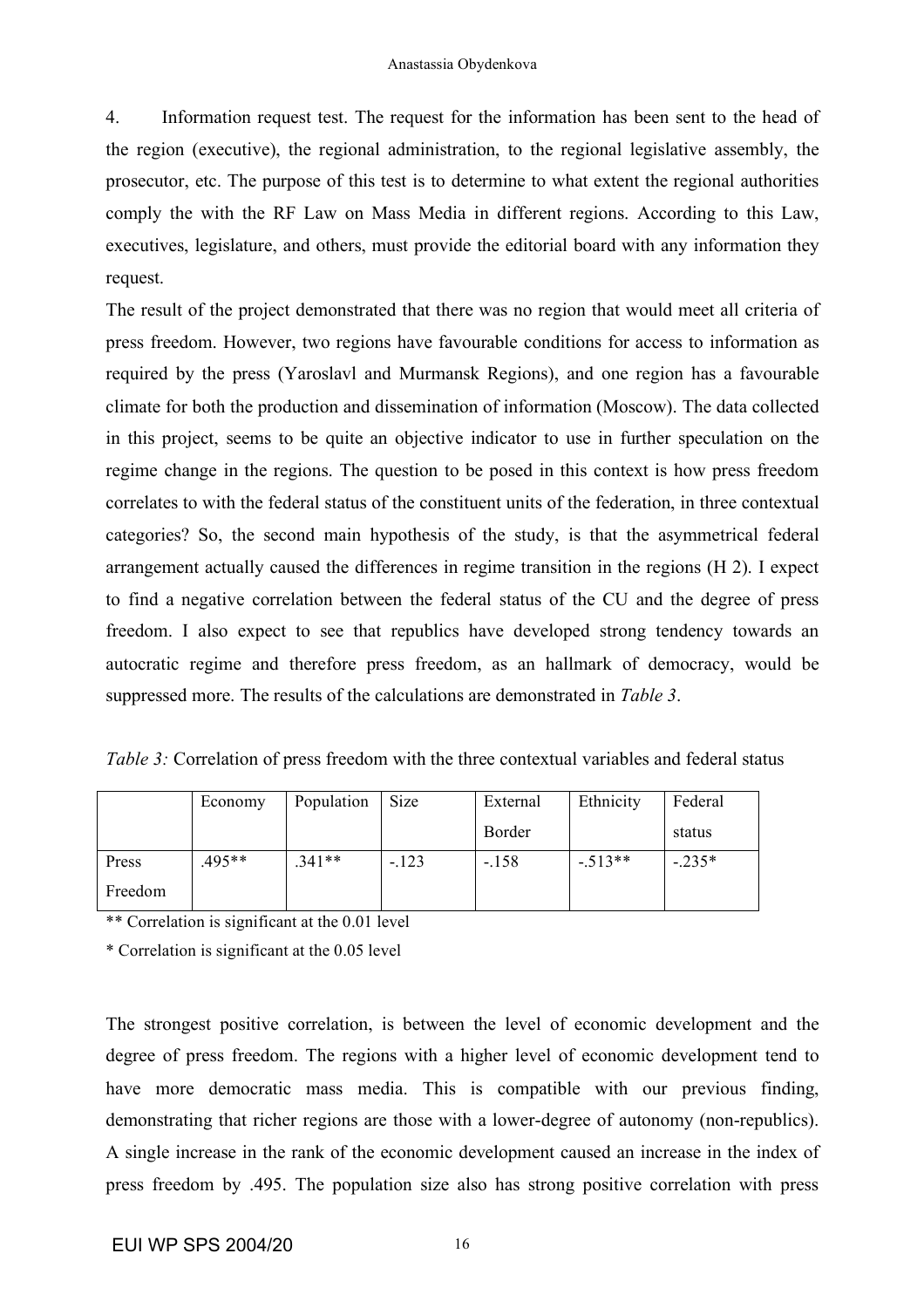freedom (.341\*\*). However, both ethnicity and federal status are negatively correlated with press freedom. The higher the percentage of an ethnic group, living within the territory of the region, the lower the level of press freedom (by -.513\*\*). To a less degree, the same can be found in the relationship between the federal status and press freedom. The most important finding is that which reflects the correlation between federalization and democratization, which is the main focus of this analysis. Having proved that federalization itself was an outcome of a number of contextual variables, it has influenced the specific regime change within the regions. The strongest negative correlation was found between the levels of ethnicity and press freedom  $(-.513**)$ .

The findings of the correlation were cross-tested by running quadratic regressions. Quadratic regression analysis has indicated no causation between the squared factors of economy, population, size, and external border.<sup>14</sup> That made us continue with the quadratic regression analysis. The "impact" of ethnicity on press freedom (using quadratic regression) was significant at 0.001. However, the impact of squared ethnicity was significant only at 0.070.

*Graph 1*: The "impact" of ethnicity on press freedom (quadratic regression)



The *Graph 1* would lead us to conclude that the higher the percentage of an ethnic group living within it's CUs, the lower the index of press freedom. However, further calculations demonstrated that the causation between the squared ethnicity and press freedom in the regions, is insignificant.

We also ran the quadratic regression of federal status as a predictor, with press freedom as dependent variable. The correlation between the federal status of the CUs, and the degree of press freedom can be demonstrated again by the quadratic regression.

 $14$  The relationship between the squared factors and press freedom has been checked by running the quadratic regression. The results were not significant at all.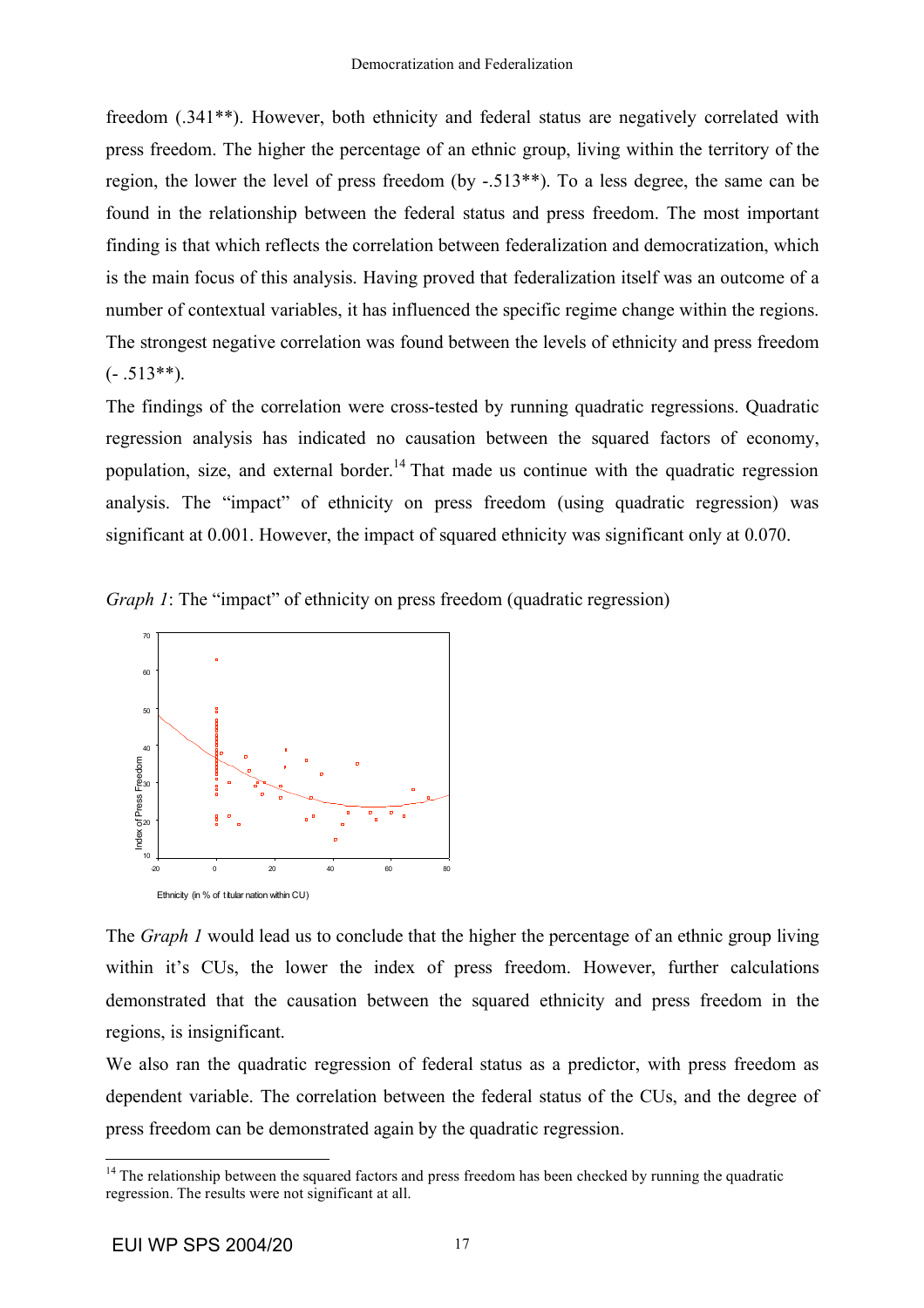#### Anastassia Obydenkova



*Graph 2*: The "impact" of the federal status on press freedom (quadratic regression)

The quadratic regression analysis also demonstrated a very high significance, for both "predictors" of federal status and of quadratic federal status (both variables were significant at .000). Therefore, we can conclude that the federal status of regions does have an impact on the process of democratization in the regions.

*Graph 2* demonstrates that the CUs with the highest autonomy (namely, republics, ranked "3"), and the regions with the lowest autonomy (all those that are incorporated in the other regions with rank "1" and "1.5") turned out to be the least democratic. Both republics and regions incorporated in other CUs exhibit suppressed press freedom. That allows the suggestion that both giving a high degree of autonomy and the withdrawal of almost all autonomy (by subordinating regions to CUs), eventually led to a suppression of democratic tendencies in the regions. However, by subordinating CUs directly to the federal government (not to the local governments of other CUs) this encourages the development of democracy in the regions (the group of regions with "average" autonomy, ranked "2"seems to be the most democratic one).

It is apparent that the high status (republic) of a CU within the federation, is negatively correlated with the level of democracy measured by the press freedom in the region. The majority of the regions, with a relatively high index of press freedom, have the status of *oblasts*, *krais*, and federal cities.

Having found the correlation, we still would need to prove whether there is any causation among the analysed variables. We ran regression analysis to find more accurate confirmation of our initial hypothesis. We have run regression analysis with the dependent variables of press freedom, and independent variables (predictors) of federal status, quadratic federal status, ethnicity, size, and dummy variable of external border, population and economic rank for 2000.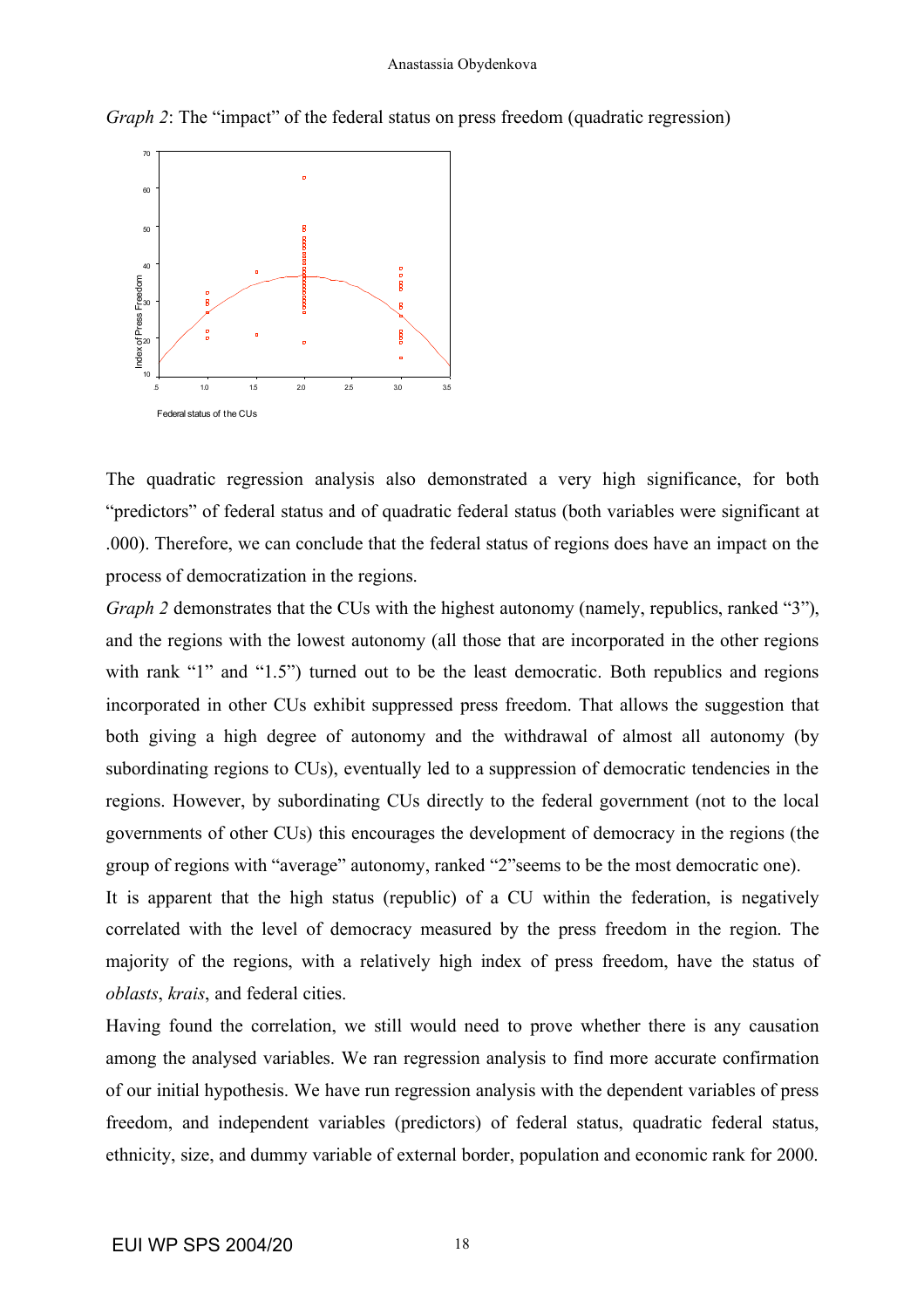*Table 4*: Regression analysis with press freedom in the CUs as dependent variable and economic rank, population, size, external border, ethnicity, federal status, quadratic federal status as determinants

|                       | <b>B</b> eta | $(t-test)$   |
|-----------------------|--------------|--------------|
| Constant              |              | (.863)       |
| Economy rank          | .285         | $(2.703)$ ** |
| Population            | .037         | (.365)       |
| Size                  | $-137$       | $(-1.626)$   |
| External border       | $-198$       | $(-2.281)$   |
| Ethnicity             | $-129$       | $(-.933)$    |
| Federal status        | 1.500        | $(2.045)*$   |
| Federal status square | $-702$       | $(-2.210)*$  |

\*\* significant at the 0.01 level

\* significant at the 0.05 level

The regression analysis demonstrated the R Square is .461 with Adjusted R-square .413, F-test is 9.544 and the model and significance of .000. The R square is twice as high in this regression than in the previous one, suggesting significant improvement in the model.

Regression analysis demonstrated that increases in the percentage of ethnic group living within the region, significantly decreases press freedom by -.336 and so does high federal status by - .108 (the status of republic granted to the privileged group of the regions). The impact of ethnicity is significant at the 0.01 level. This confirms our hypothesis on the negative influence of ethnicity and federal privileges, on the development of such an important parameter of democratization as press freedom. Among all independent variables ethnicity has the highest Beta  $(-336)$  and t-test  $(-3.209)$  and is significant at  $.01$ .

The regression analysis confirms our previous hypothesis and subsequent findings, demonstrating that those CUs that were not privileged by a high degree of autonomy (reflected in the status of "republic") tend to be more democratic. On the other hand, those CUs that are geographically located within other CUs and, therefore, have the lowest federal status are not democratic either. The most democratic group of the CUs are those CUs that neither the republics nor the parts of other regions.

To conclude on these calculations, among all the contextual (or independent) variables only ethnicity can be considered to be a causal variable in establishing a high degree of autonomy of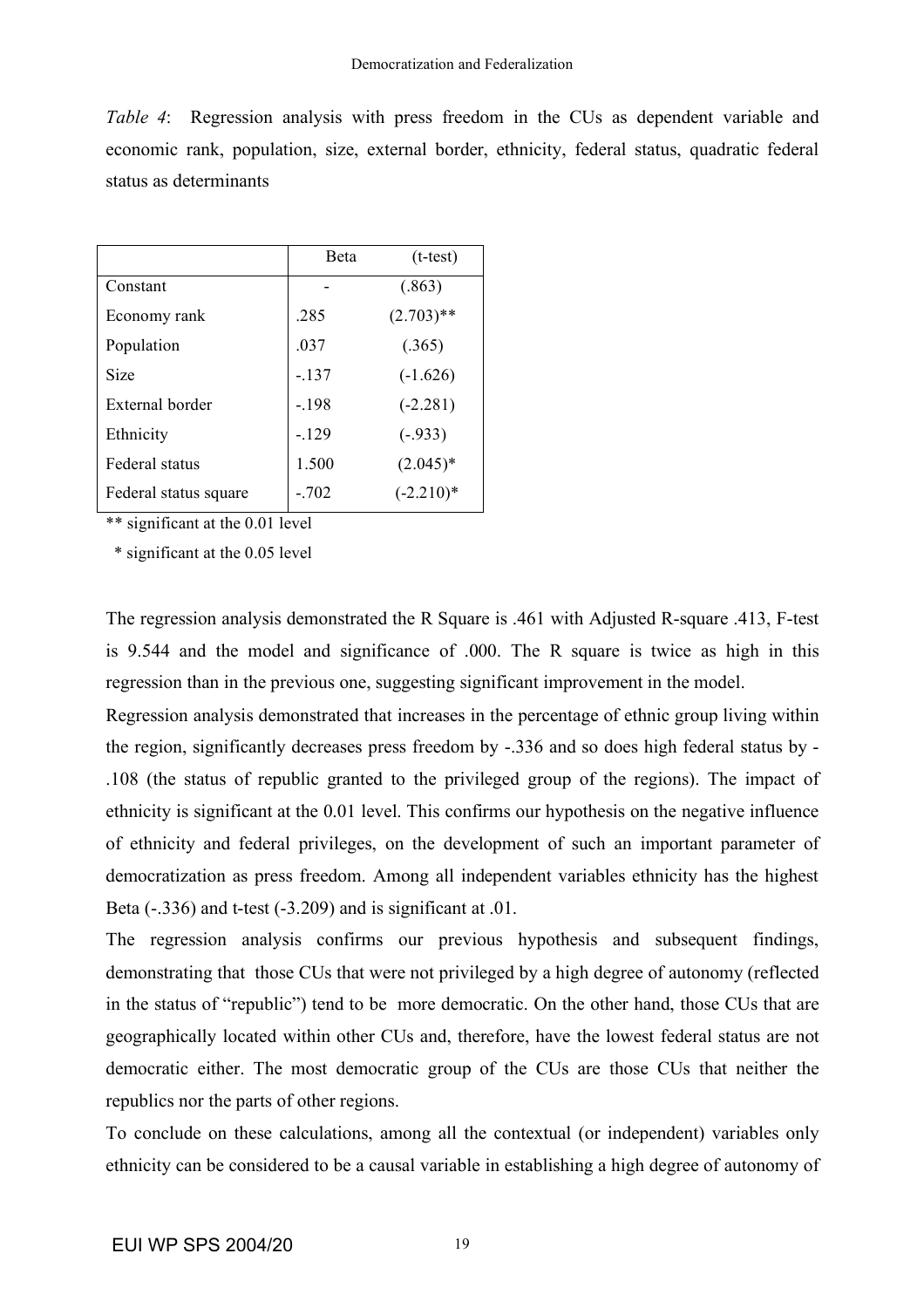CUs. Being an "unchangeable" variable, the establishment of "extreme" asymmetry can also be considered as an unavoidable outcome of the federalization process, which was aimed at dispute resolution between the centre and regions. Thus, assigning privileges by distinguishing one group of regions over others, was a necessity. But, we speculate that it was also a temporal measure of the transition period and that the process of smoothing out the differences across the regions can also be expected in the course of further reforms.

## **III. Conclusion**

Many scholars of federalism stress the interdependence and complimentarily of federalism and democratisation – one is hardly possible without the other, as long as we deal with a multiethnic state. Thus, for example, Elazar stresses the importance of public participation in regional politics as a key factor that makes a state a federal state.<sup>15</sup> King considers the federation and democracy as being synonymous, and he underlines the fact that in a federal state the relations between regions and the centre should be grounded in both constitutional law and democratic representation.<sup>16</sup> For King, only liberal democracy can be truly federal.

These are the classical approaches to the problem of federalism, and they are based on the experience of such states as the USA, Canada, Switzerland, etc. But application of the classical theory of federalism to a state experiencing regime transition might be tricky and may cause unexpected results.

*Impact of ethnicity issue* The transition to democracy in Russia, raised the question of the establishment of "true" federal relations between regions and centre. It led to the granting the CUs some concessions and autonomy taking into account the ethnic minorities in the regions. It caused differentiation between the regions themselves, and established a priority of so-called "ethnic" regions over "non-ethnic" ones.

The regression analysis has proved that, among other factors, the ethnic factor had the most influence on the establishment of the asymmetrical federal arrangement and further caused the disparity in regime across the regions (tested by the second regression analysis). Both the ethnic factor and the hierarchy of status of the CUs, are negatively correlated by the extent of democratization (see Graphs 1 and 2). However, unlike the USSR, Czechoslovakia, and Yugoslavia, the RF is quite ethnically homogenous according to world standards. According to the last all-Union census of 1989, Russians compose of 81.5% of the total population of 147.4 million. Ethnically defined republics contained only 15.7% of the total population of the RF.

<sup>&</sup>lt;sup>15</sup> D. Elazar, *Exploring Federalism* (Tuscaloosa and London: University of Alabama Press, 1987), P. 107<br><sup>16</sup> P. King, *Federalism and Federation* (London: Croom Helm, 1982), P. 94. Cited in Burgess and Cagnon, *Comparative Federalism,* P. 5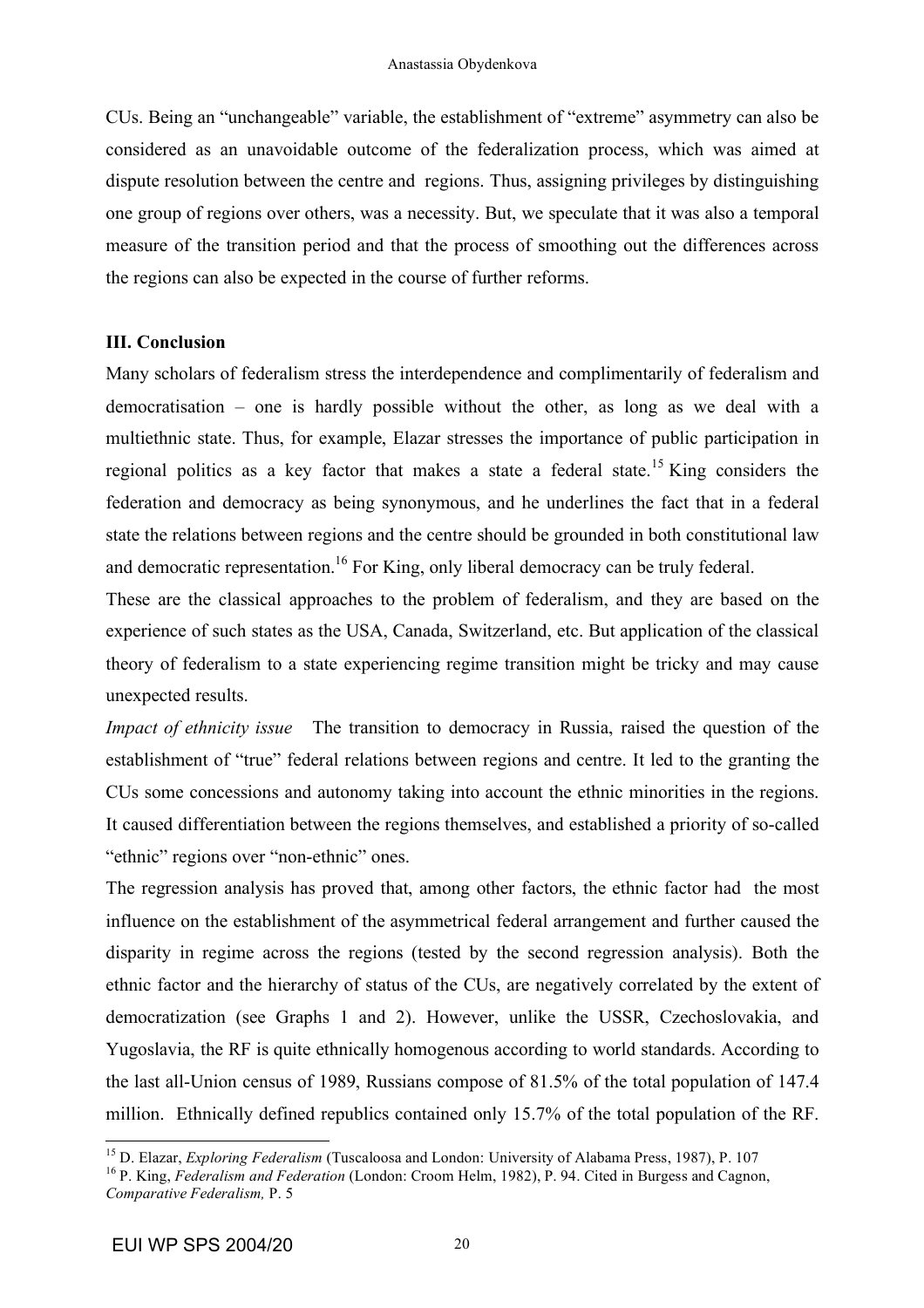The titular nationality is the majority in only 5 out of 21 republics (these are Chechnya, Chuvashiya, North Ossetia, Tuva, and Ingushetia). Russians make up an absolute majority in 9 republics (Adygeya, Buryatiya, Altai, Karelia, Khakassia, Komi, Mordova, Sakha, and Udmurtia) and a plurality in another three republics (Bashkortostan, Karachaevo-Cherkessia, and Mari-El). The ethnic factor made Russia less vulnerable to fragmentation.

*Impact of federal policy* The political priorities of central government over the crucial period of transitional reforms (during Yeltsin's period) were aimed at setting tax payments and obtaining the support of the regional elite.

During 1997-98 Yeltsin lost his control over the appointment of regional governors, and the ability to control the Federation Council. "And by 1997-98 many of Russia's governors and presidents had successfully carved out personal fiefdoms".<sup>17</sup>

Bilateral treaties might have been the only way to preserve the unity of the state, and to resolve the intensive conflicts between the regions and the federal government. Bilateral treaties were agreed, but the consensus achieved was almost exclusively between the leaders of executive branches and, therefore, significant concessions were given to personalities, rather than to the peoples of the regions. However, it is the system of bilateral treaties, that informally recognized the priority of executives over the legislative branch (because none of the treatise was forwarded to the legislation for adoption).

In the process of bargaining, a reputation-building strategy of the centre is to be aimed at establishing uniform and transparent rules. In Russia, on the contrary, the strategy of the federal centre, in forming a federation anew, lacked any transparency and was characterized by an "individual" approach to every region that was in dispute with the centre. Under Yeltsin, Russia became more of a treaty- rather than a constitutional-based federation. Almost all the treaties contradicted the federal Constitution and federal laws. The rights of the CUs (especially republics) were negotiated on an *ad hoc* basis. Putin's response was to establish "single legal space". He founded a commission to examine federal relations and the role of treaties implying that those treaties that contradicted the federal laws would be changed. Putin reduced the "share" of federalism, for the sake of coherence and unity among the regional laws, with purpose of establishing a single legal and economic space.

A main criterion of democratic society is the replacement of leaders through an electoral process. There was no "elite pact" and "elite circulation" in Russia, as it was the case in most of the Eastern European states in 1989. Yet, the members of the ex-Soviet elite, named "nomenklatura", took over the reign and the situation was the same and even with more elite

 <sup>17</sup> Cameron Ross, *Federalism and Democratisation in Russia* (Manchester University Press, 2002:174)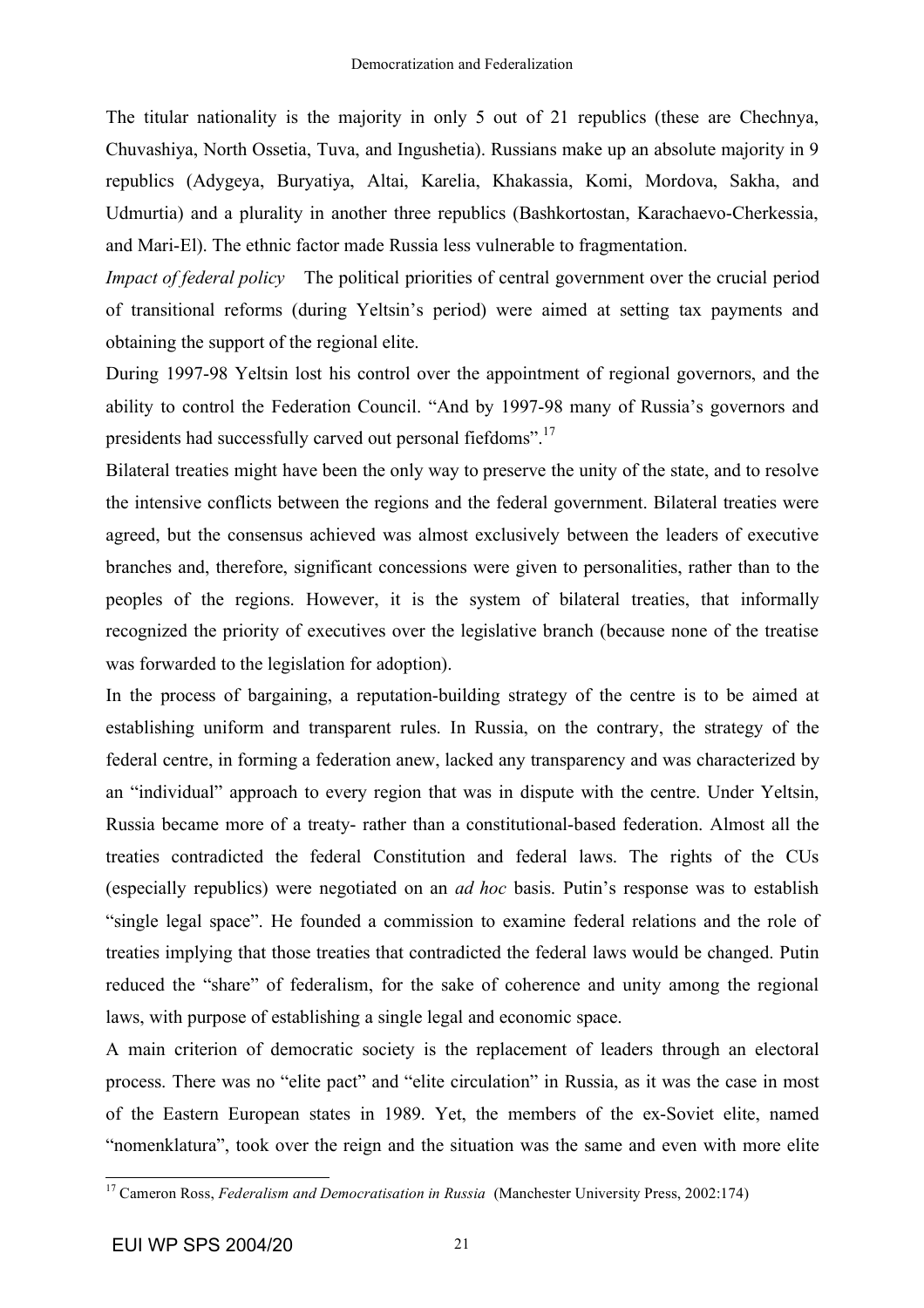continuity on the regional level. As C. Ross states it, "former Communist leaders here were able to swap their "Communist spots" for nationalist ones".<sup>18</sup> Unlike presidential appointees, the elected governors could not be dismissed by the president. Governors influenced the appointment of the heads of federal agencies, located in their regions.

The consolidation of a nation-wide party system, may be one of the factors that could improve the situation in the regions. The absence of strong party affiliations in the regional parliaments has intensified the clientalistic politics of the elite letting them rule without opposition.

Putin's reform of the party system forbidden the regional parties at all from 2003. But it is difficult to consolidate parties in a weak and fragmented federal system. And since Putin's reforms also aimed at strengthening the federal system and to make it more coherent, there might be a better chance to improve the democratic climate in the regions This will be more likely to come from "above", then "from below" since the regions have already failed to reach any kind of progress in promoting democracy on their own.

Another possible explanation for the phenomenon that "more federalization causes more autocracy" is that there is a huge diversity in the regions in the development of civil society, electoral practices, and the exercise of human rights. Regional governments have adopted legislation violating human rights and carried out policies which often discriminate against the rights of ethnic minorities. Putin's reforms, aimed at securing legal and political order, might also improve the situation in this area as well.

The high asymmetry between the CUs was the most significant factor that caused authoritarianism in the regions: the higher the autonomy of the CU, the stronger the authoritarian tendencies it developed. Asymmetrical federalism have served as a tool for flexible, centre-regional negotiation. However, it has often resulted in overlapping jurisdictions and fragmented administrative and legal practices. Putin's responses to this situation were an appeal to the principle of "the dictatorship of law", the acknowledgment of the primacy of the federal constitution, and universal citizenship across the regions.

Article 1 of the RF Constitution states that the RF "is a democratic federative rule of law state with a republican form of government". While the state can in fact be defined as federal, we have to note that the process of federalization was much more successful than the process of democratisation. In fact, the former may well work against the democratization process.

 <sup>18</sup> Cameron Ross, *Federalism and Democratisation in Russia* (Manchester University Press, 2002:173)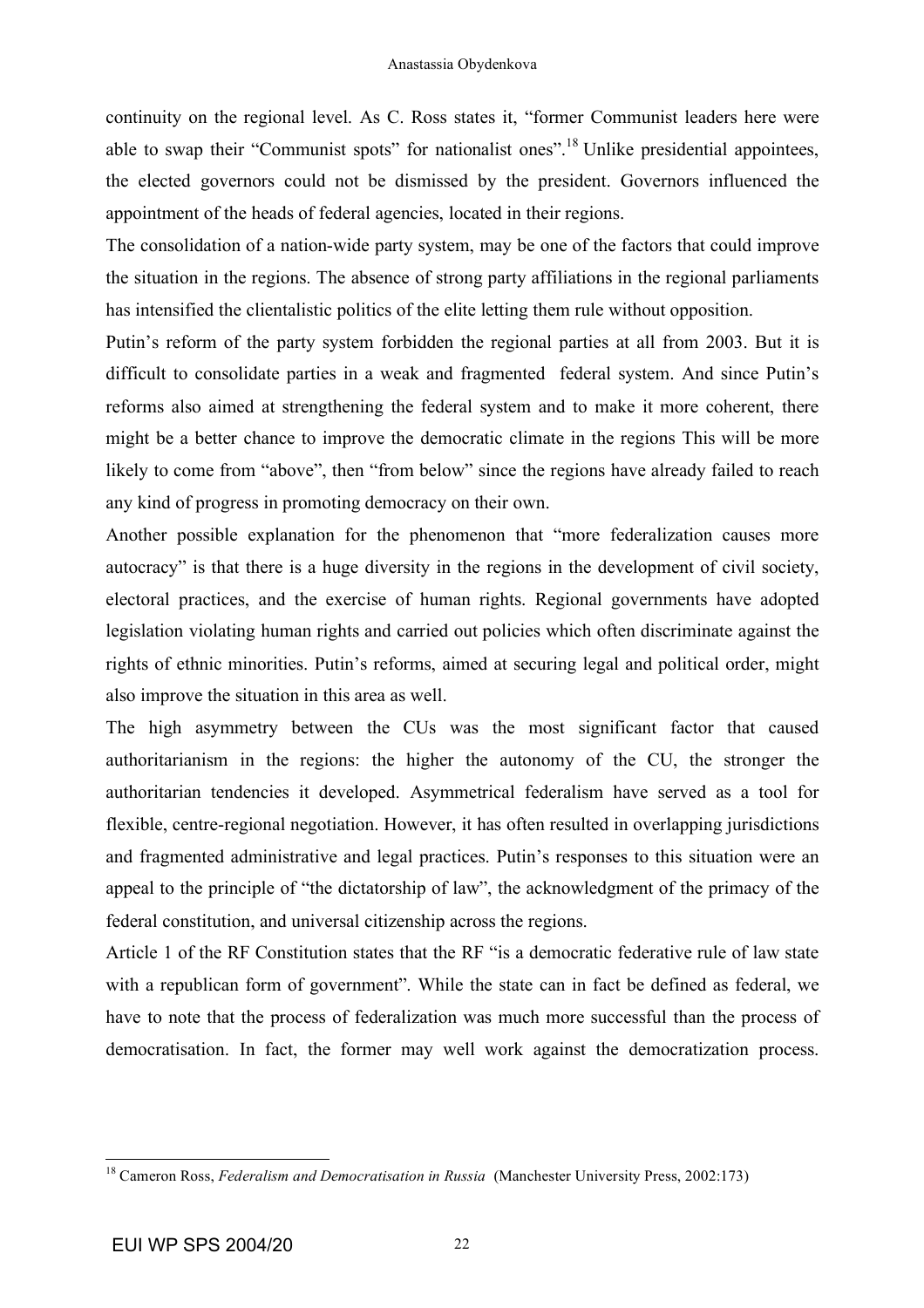Therefore, as Remington states, "Increasingly, Russian politics is becoming defined by the problem of federalism, rather than by the struggle for democratic and market reform".<sup>19</sup>

Despite some positive effects of the federalization process, the outcome in the regional regimes is far from being characterized as pro-democratic. It became the subject of criticism by a number of scholars.<sup>20</sup> Paradoxically, these processes are accompanied by formally democratic institutions: representative assemblies, contested elections, independent media, etc. Yet the regimes in the CUs seem to be determined more by the nature of the executives, rather than by the institutions themselves.

In what seems like a vicious circle, the federalization process, that went along, for a while, with the idea of democratization, eventually served in the establishment of autocracy within regions. It introduced the necessity of interference from the centre to change the situation. But, by acting in this way, the federal system inevitably acquired the features of a centralized state.

<sup>&</sup>lt;sup>19</sup> Thomas F. Remington, *Politics in Russia*, Addison-Wesley Longman,1999:66<sup>20</sup> For example Hahn, 1997.